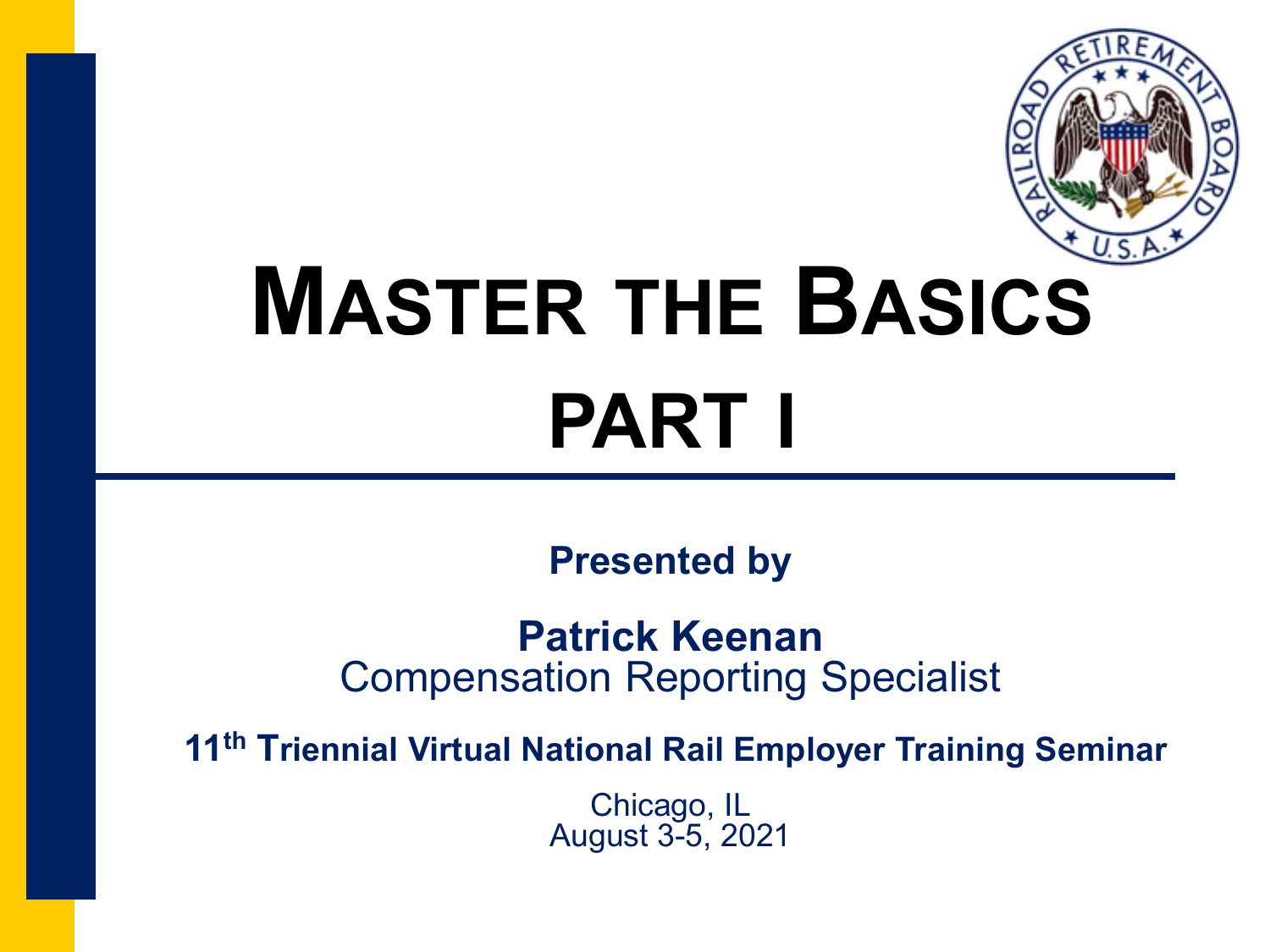



**Railroad Retirement Board – Benefitting the Rail Industry Since 1935**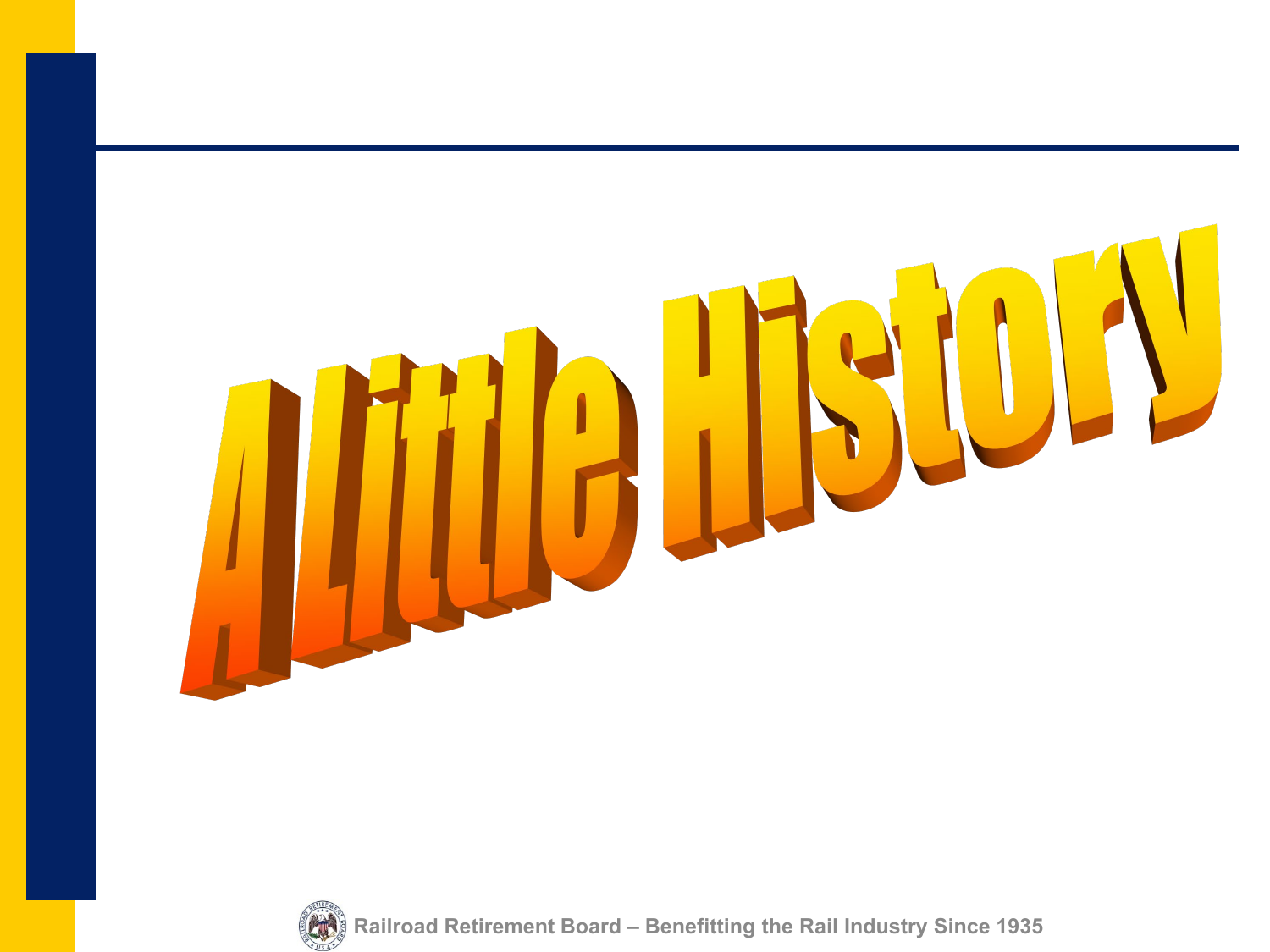### **THREE FEDERAL AGENCIES**

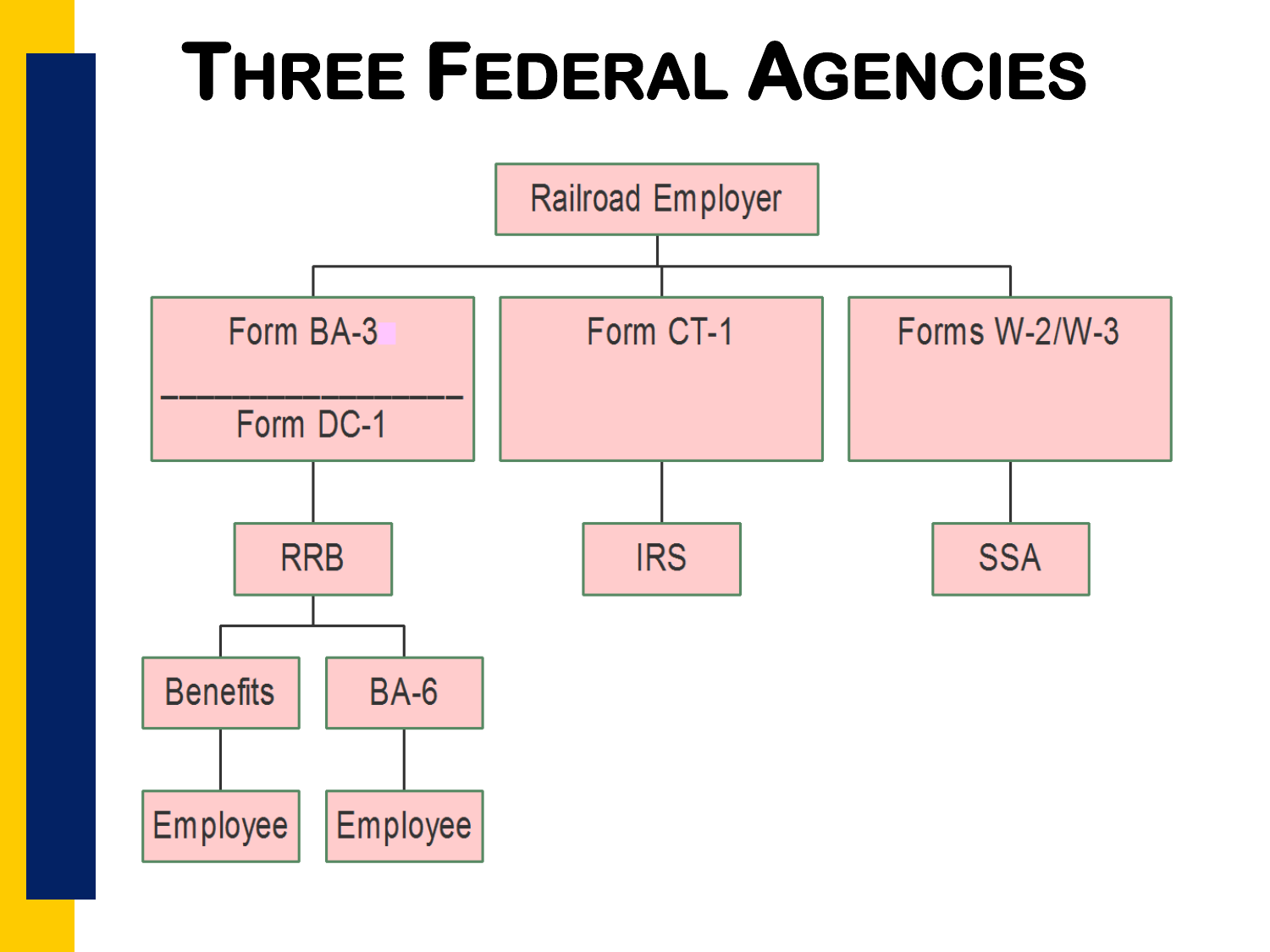### **STATUTES THAT COMPRISE THE RAILROAD RETIREMENT (RRB) SYSTEM**

#### • **RRA**

- **Railroad Retirement Act**
- **RUIA**
	- **Railroad Unemployment Insurance Act**

#### • **RRTA**

◦ **Railroad Retirement Tax Act**



**Railroad Retirement Board – Benefitting the Rail Industry Since 1935**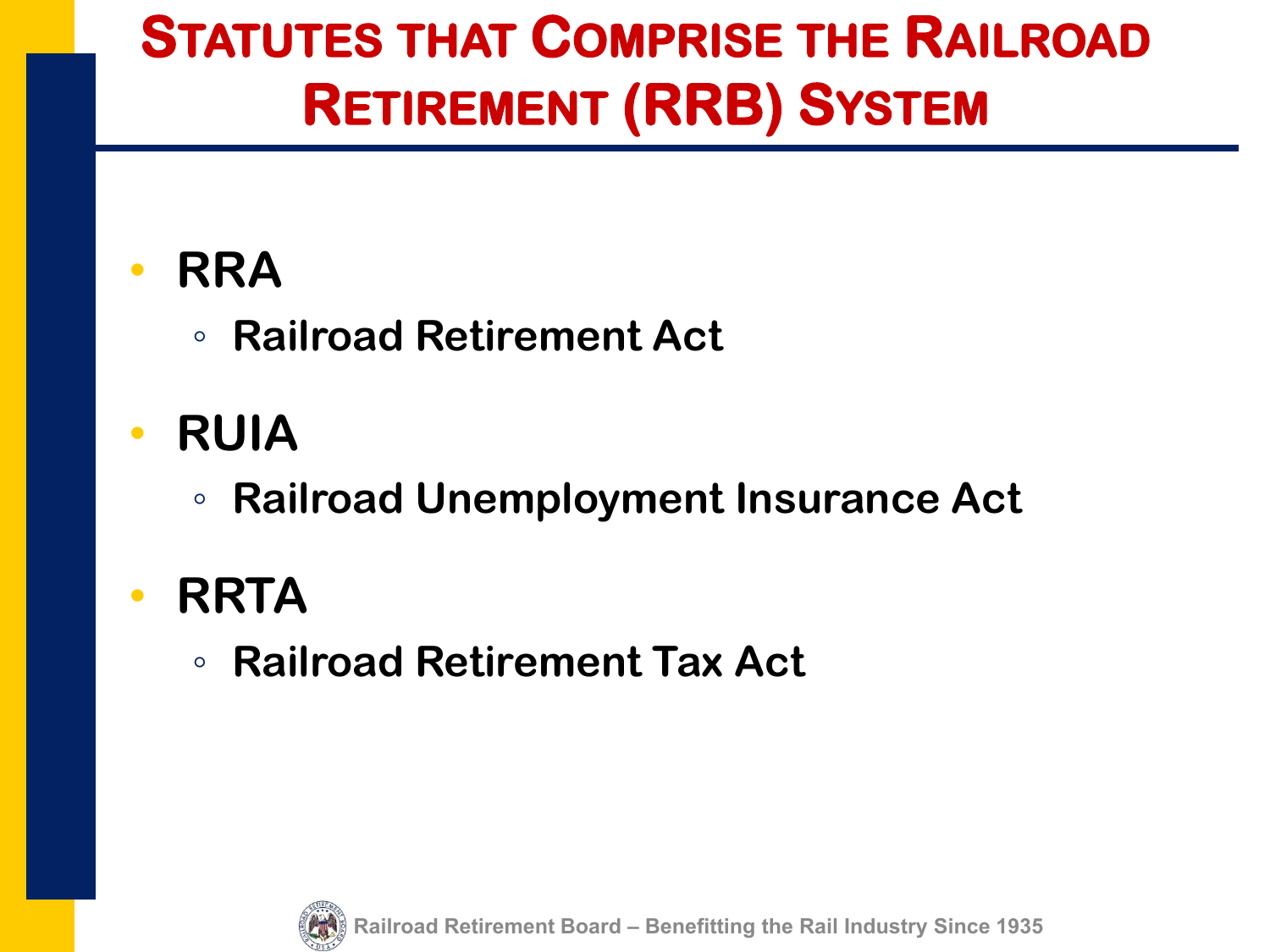# **AGENCY OVERVIEW**

#### **Primary Function of the RRB**

To administer comprehensive retirement-survivor and unemployment-sickness insurance benefit programs for the nation's railroad workers and their families under the RRA and RUIA.



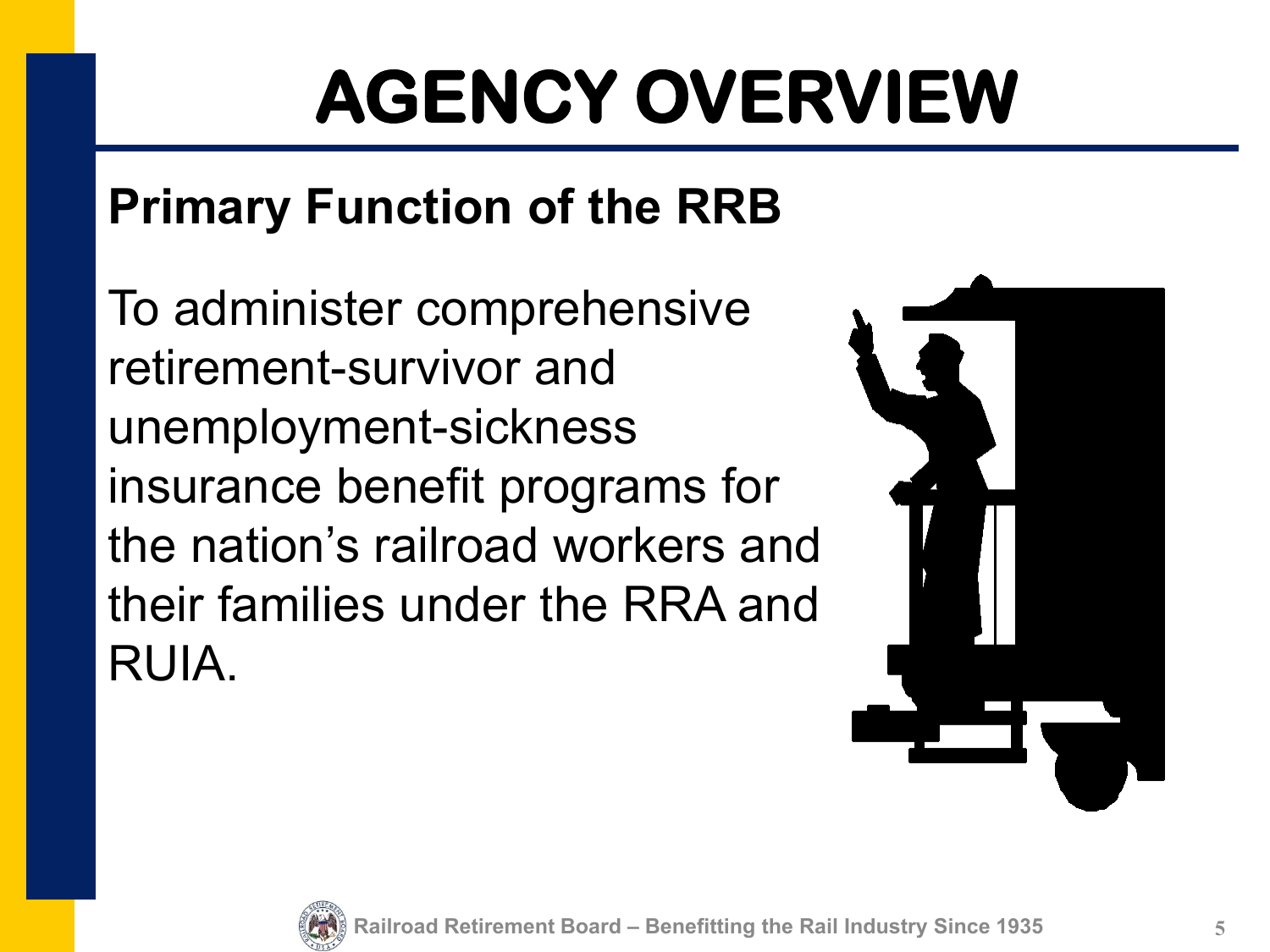# **AGENCY OVERVIEW**

QRRB was created in the 1930's.

- Legislation enacted in 1934, 1935, and 1937 to establish a railroad retirement system separate from the social security program legislated in 1935.
- Congress subsequently enacted the Railroad Unemployment Insurance Act in 1938.
- Legislation enacted in 1974 restructured railroad retirement benefits into two tiers.

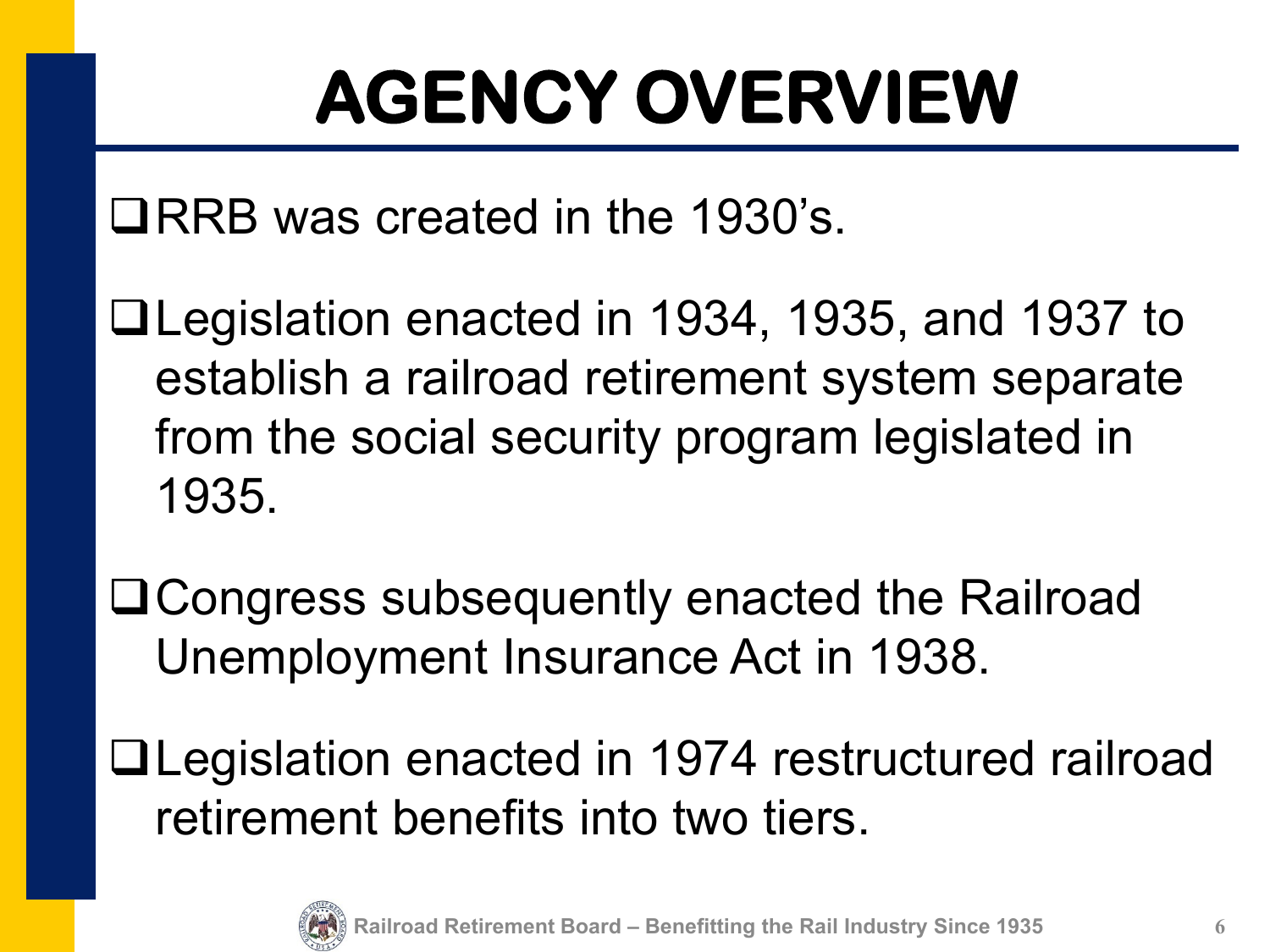# **AGENCY OVERVIEW**

- **Railroad Retirement Act** provides payment of retirement and survivor benefits.
	- **Tier I Benefit** is calculated exactly like a social security benefit, so you are always guaranteed to receive as much as you would have received had you been covered under the Social Security Act.
	- **Tier II Benefit** is based exclusively on your railroad service so it is similar to a private pension.
- **Railroad Unemployment Insurance Act** provides unemployment and sickness benefits to workers who are unemployed or can't work due to sickness or injury.

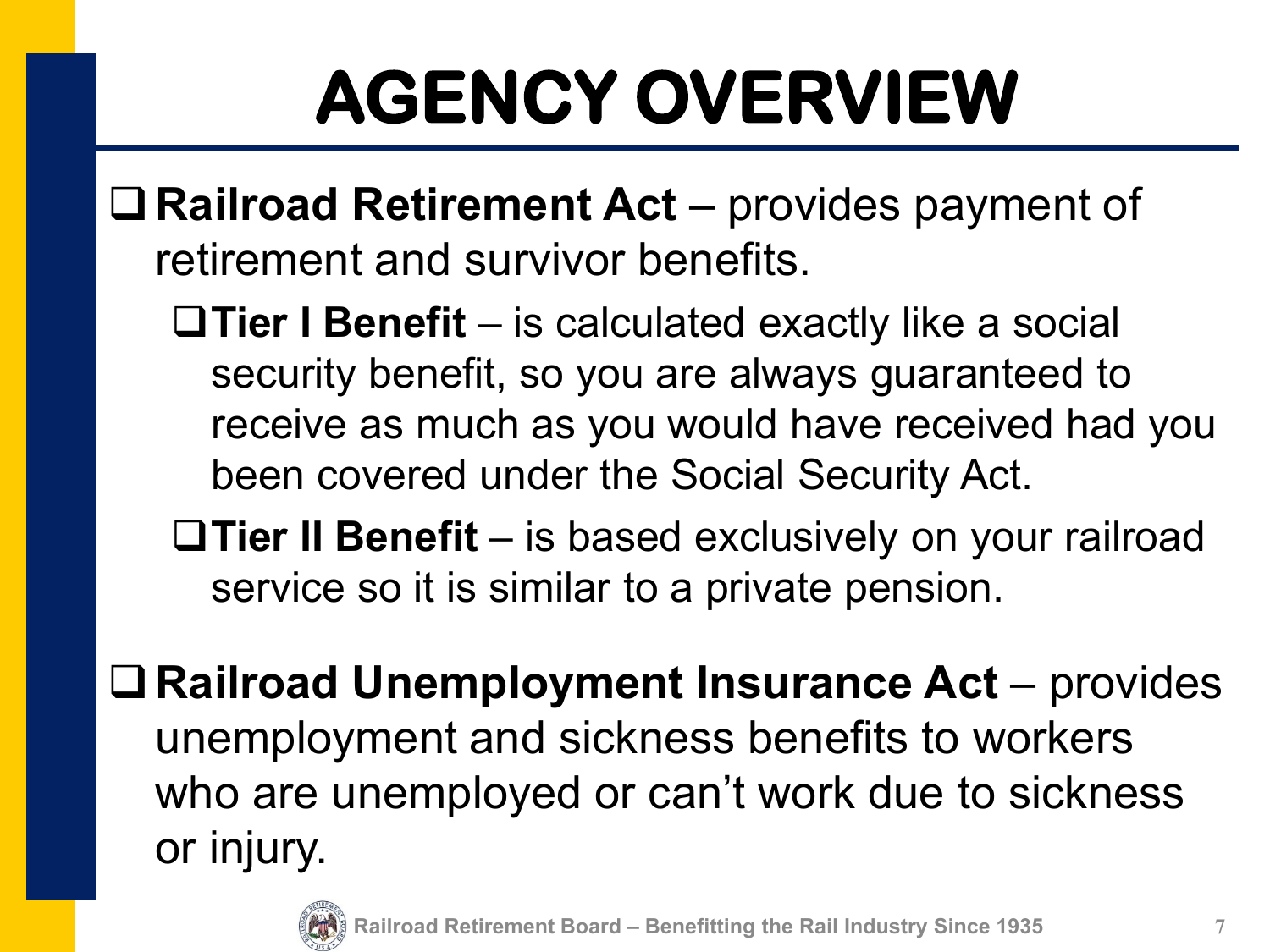### **COMPENSATION AND EMPLOYER SERVICES**



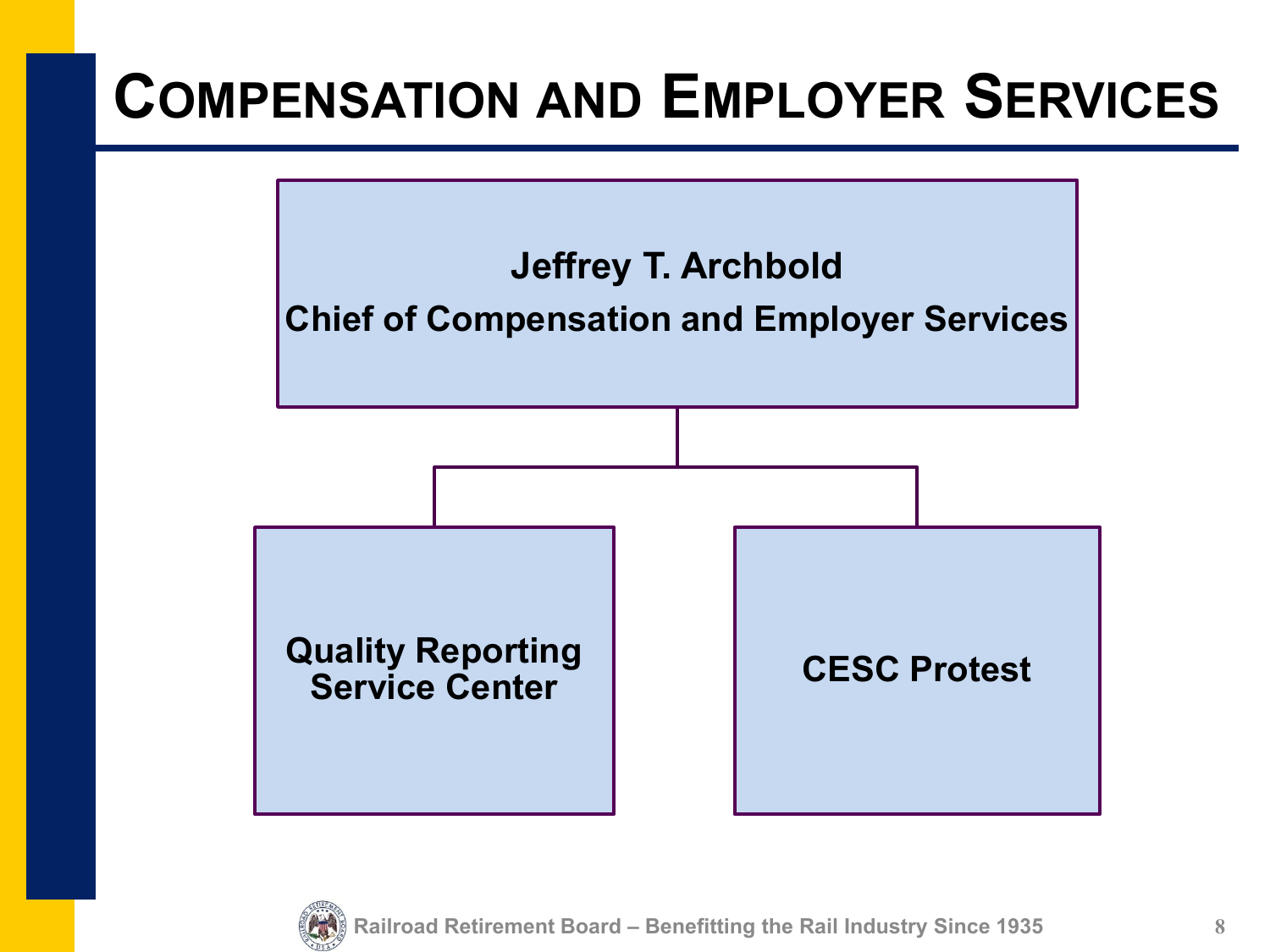### **COMPENSATION AND EMPLOYER SERVICES CENTER (CESC)**

- CESC maintains lifetime records of creditable service and compensation for each employee.
- Provides training, instructional material, handles inquiries from employers, and acts as liaison between employers and other RRB offices.



**Railroad Retirement Board – Benefitting the Rail Industry Since 1935**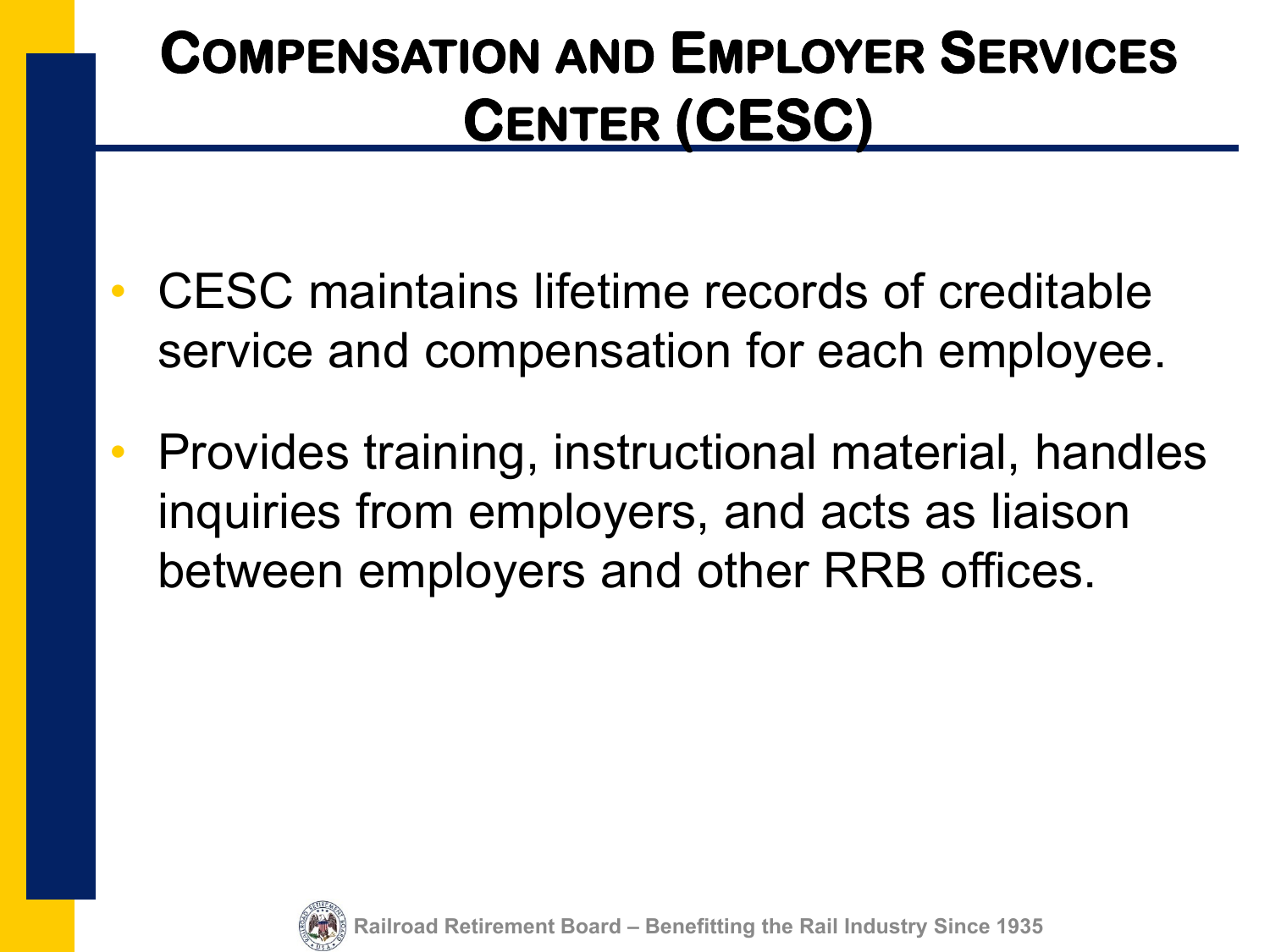### **SERVICE MONTHS**

#### **Three Types of Service Months**

- **1. Reported** information provided to RRB by employer
- **2. Deemed** determined by RRB, but based on information provided by employer
- **3. Military** information provided to RRB by employee

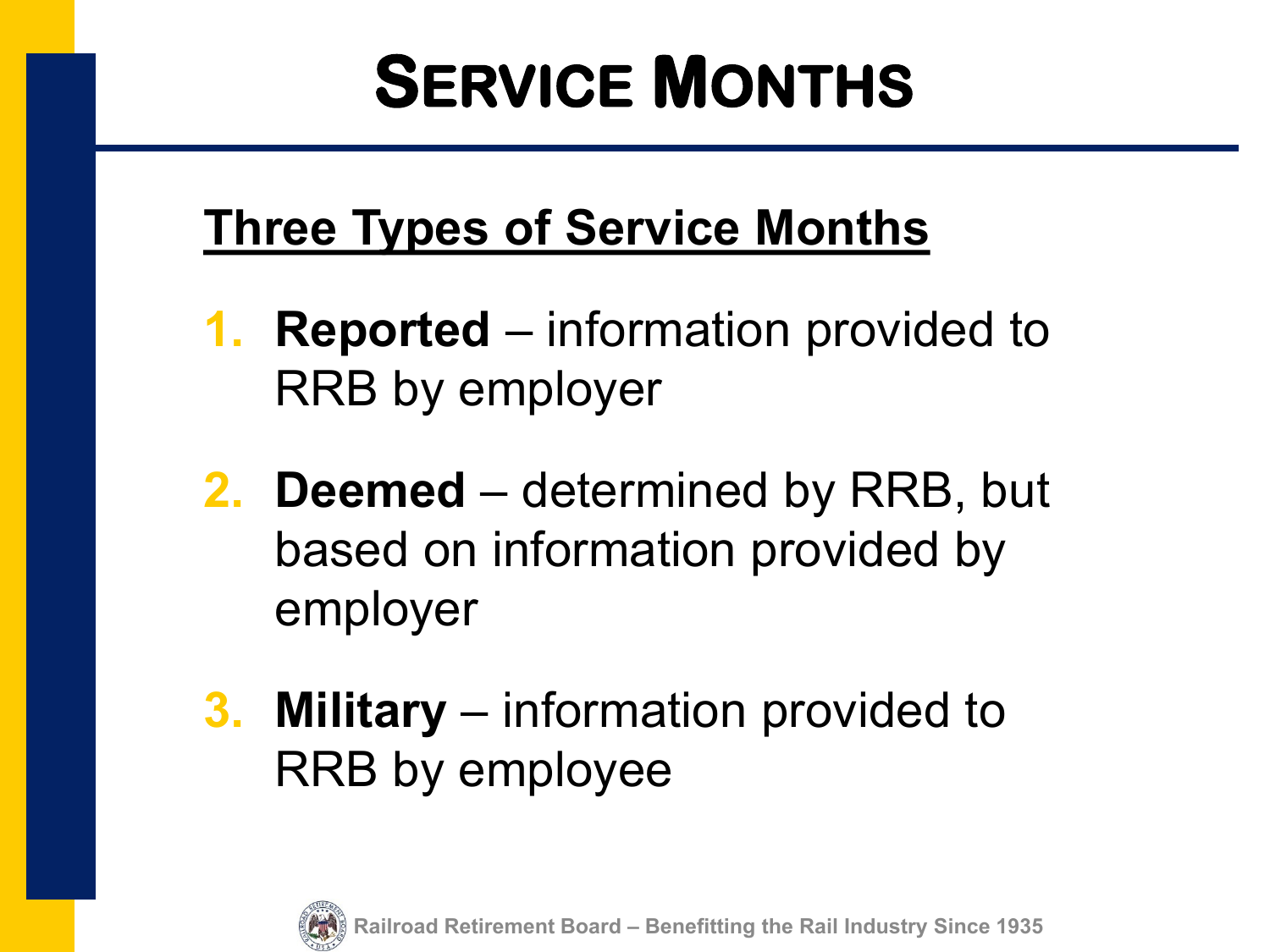### **SERVICE MONTHS**

- A (reported) service month is any calendar month or part of a calendar month for which an employee receives compensation for services performed for a covered employer; or
- A period of time that an employee receives compensation which is determined to be pay for time lost

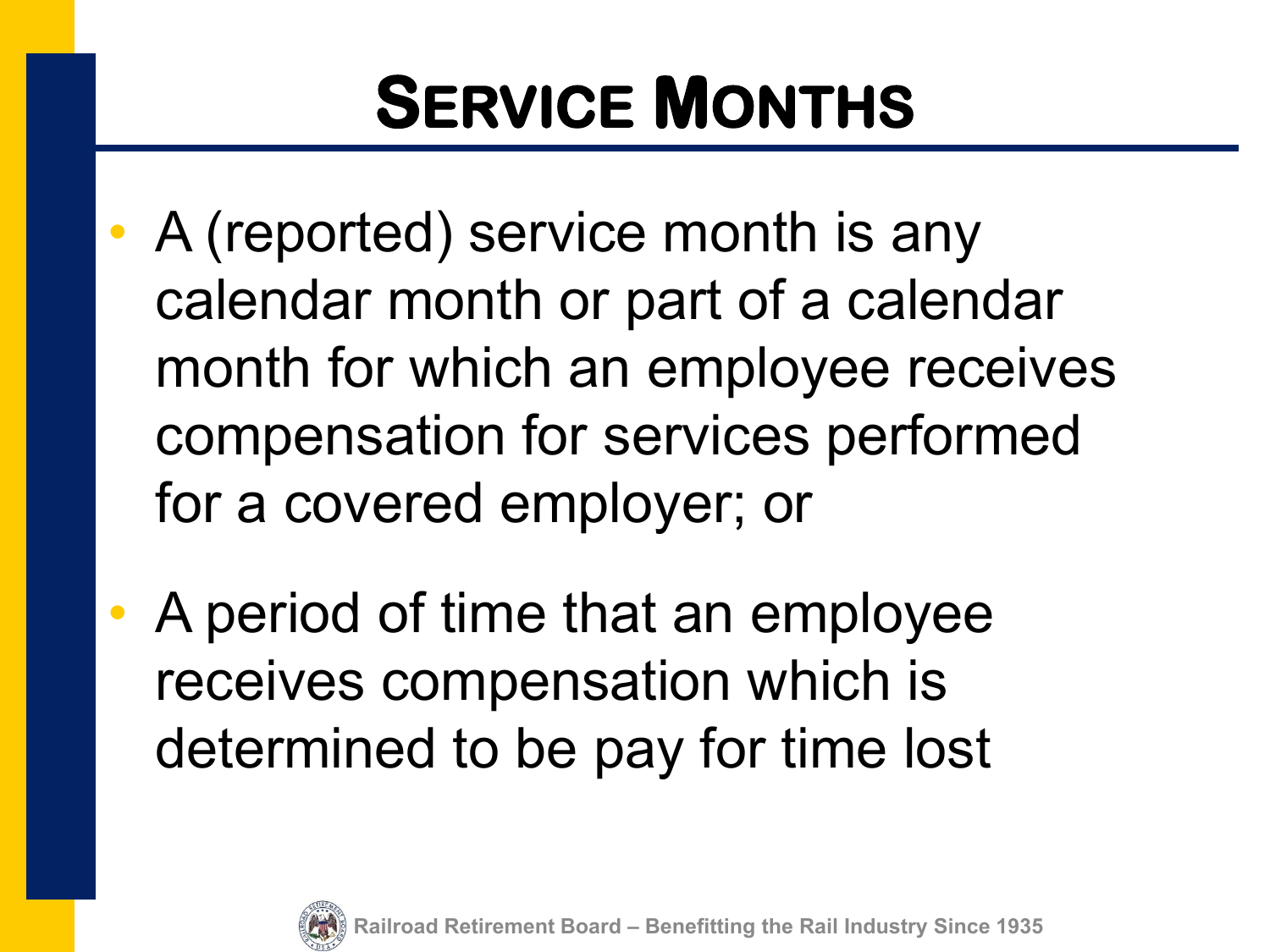### **SERVICE MONTHS**

- Service is always credited to the month service was performed, regardless of when the payment was made.
- There is no minimum requirement of time worked, nor compensation earned for a month of service.
- Service months should be reported for every month service was performed regardless of when the maximum creditable compensation bases are reached.
- An employee must have an employment relation with employer to receive a service month.

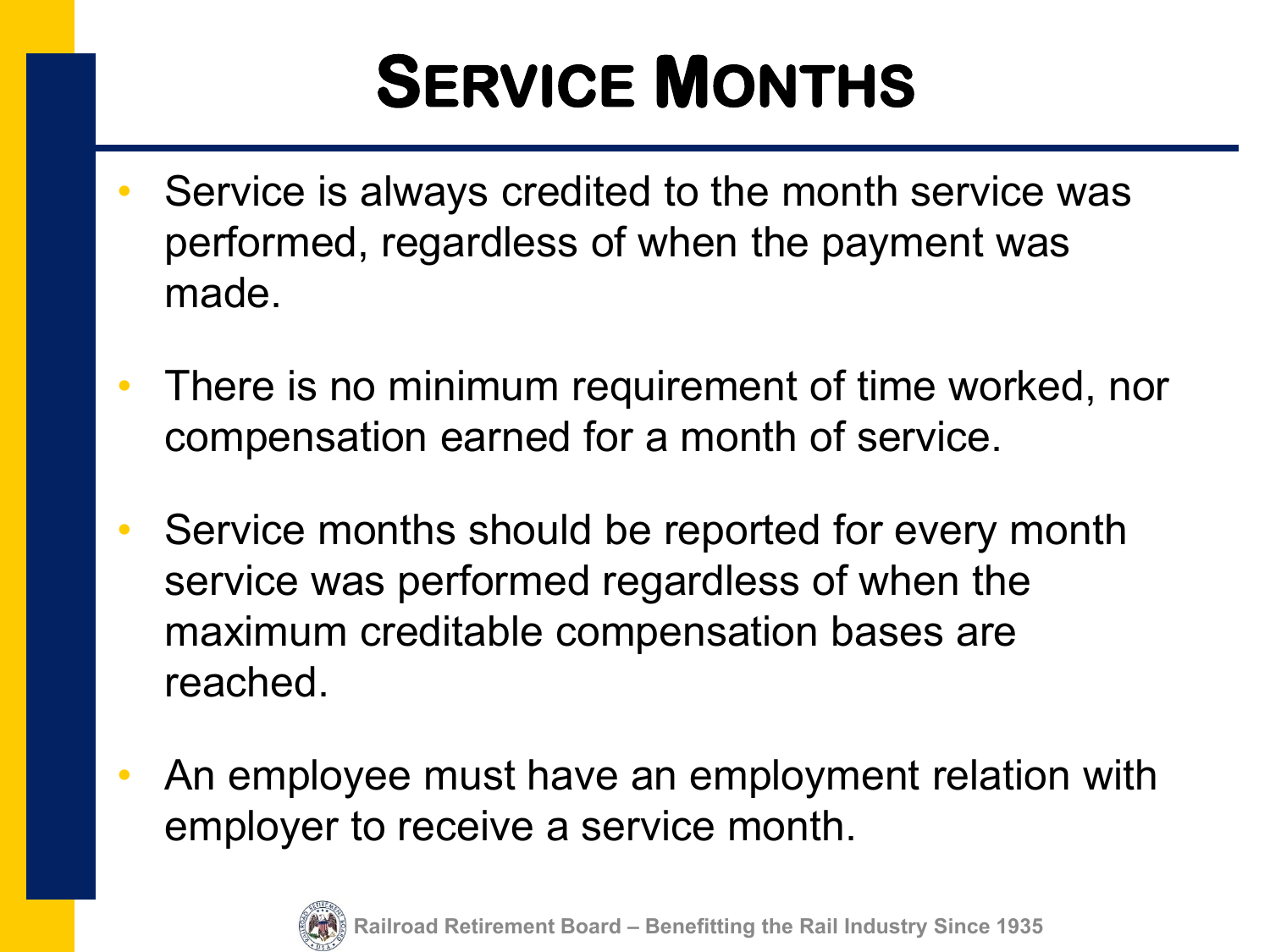### **EMPLOYMENT RELATION AND SERVICE MONTHS**

Service months can only be credited if an employment relation exists with a covered employer in that month. Employment relation ends if the employee:

- resigns;
- retires or receives company pension;
- relinquishes employment rights;
- dies; or
- loses their employment relation for any reason.



**Railroad Retirement Board – Benefitting the Rail Industry Since 1935**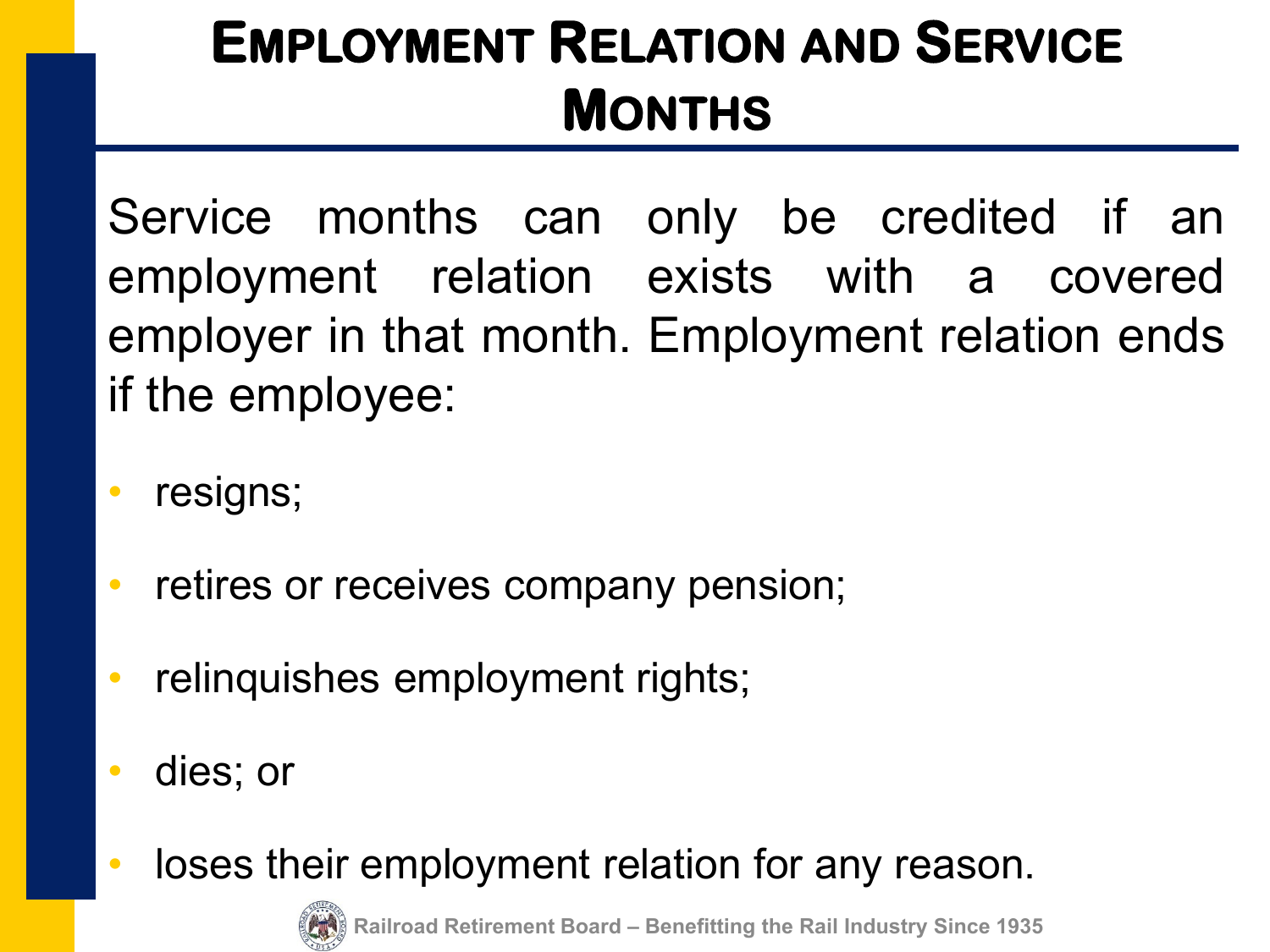### **PAYMENTS THAT RESULT IN CREDITABLE SERVICE MONTHS**

- Payments made through normal payroll process;
- Vacation pay for vacation period;
- Pay for time lost;
- Displacement or dismissal allowance;
- Holiday pay
- Personal or Sick Days

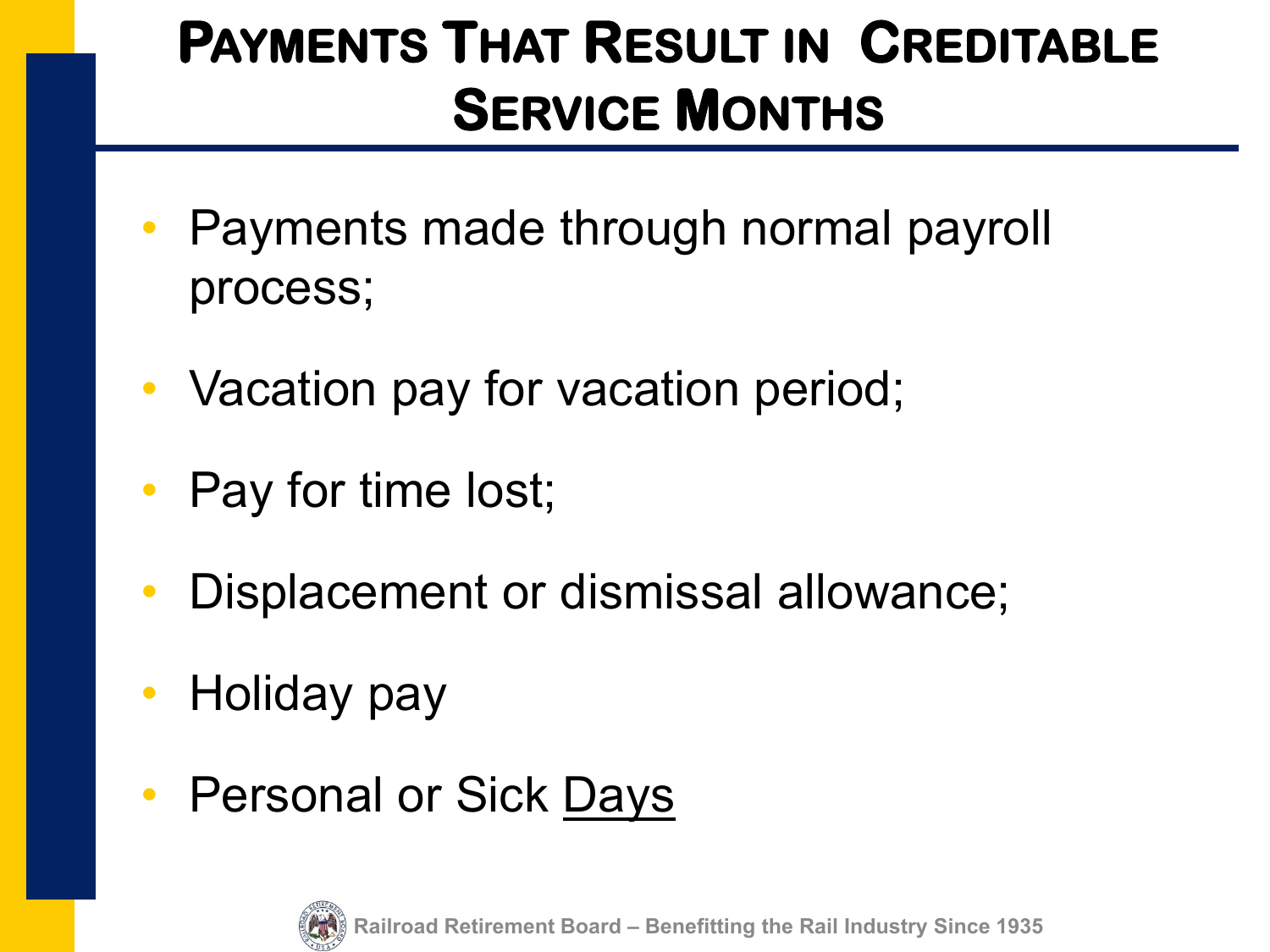### **PAYMENTS THAT DO NOT RESULT IN CREDITABLE SERVICE MONTHS**

- **Sick Pay (Payments made under an RRB Approved Plan)**
- Cost of Group Term Life Insurance
	- Some payments are associated with service but the service was already performed and credited for a previous period. No additional service is generally creditable for **back pay** (*retroactive wage increase), bonus pay, profit sharing, stock awards* or *productivity fund.*

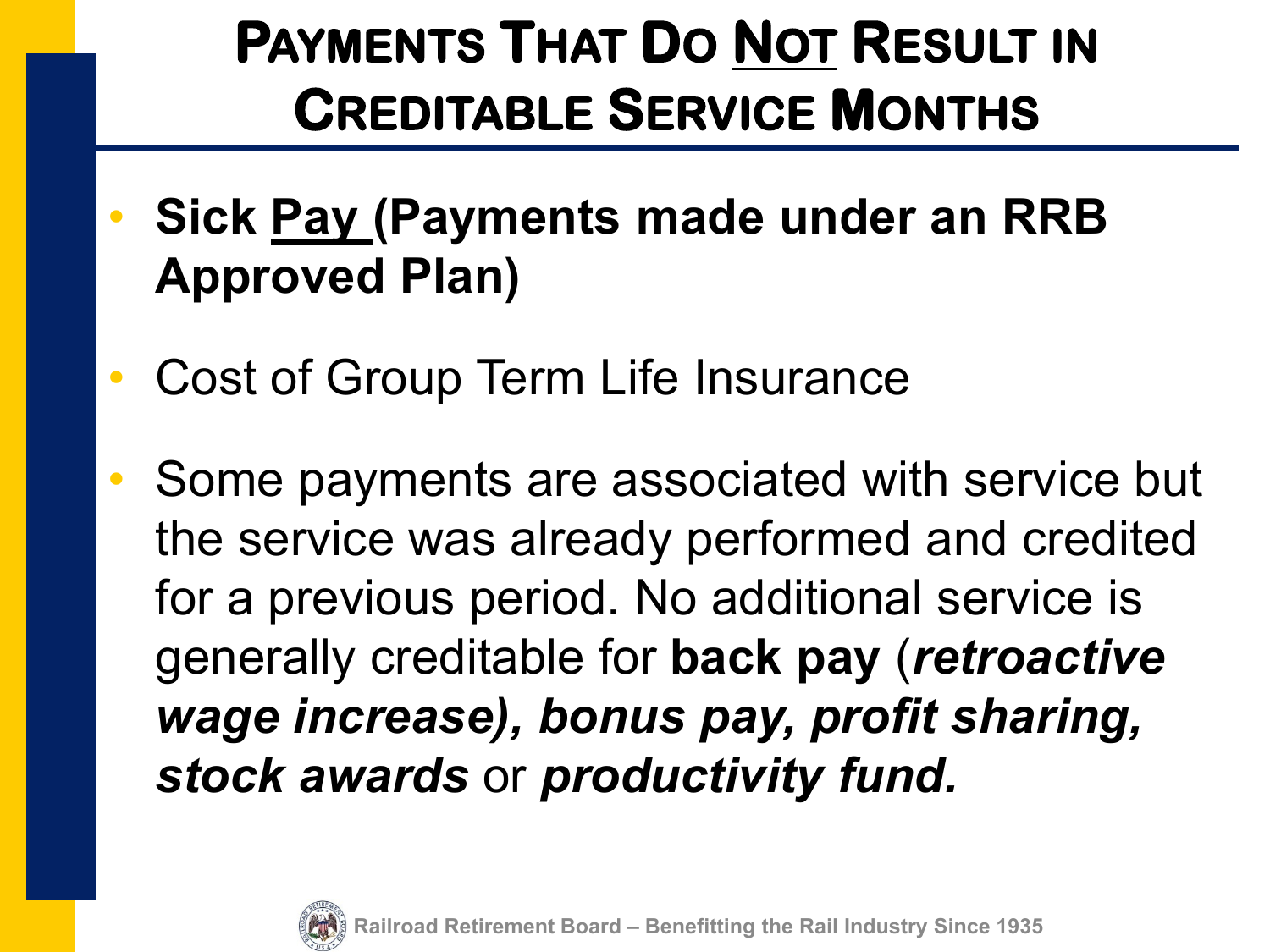### **DEEMED SERVICE MONTHS**

#### **Deemed Service Months Criteria**

- 1. Employee has less than 12 service months in the year.
- 2. EE has sufficient Tier II compensation in the year.
- 3. EE has an employment relationship in "open" months (non-reported months).

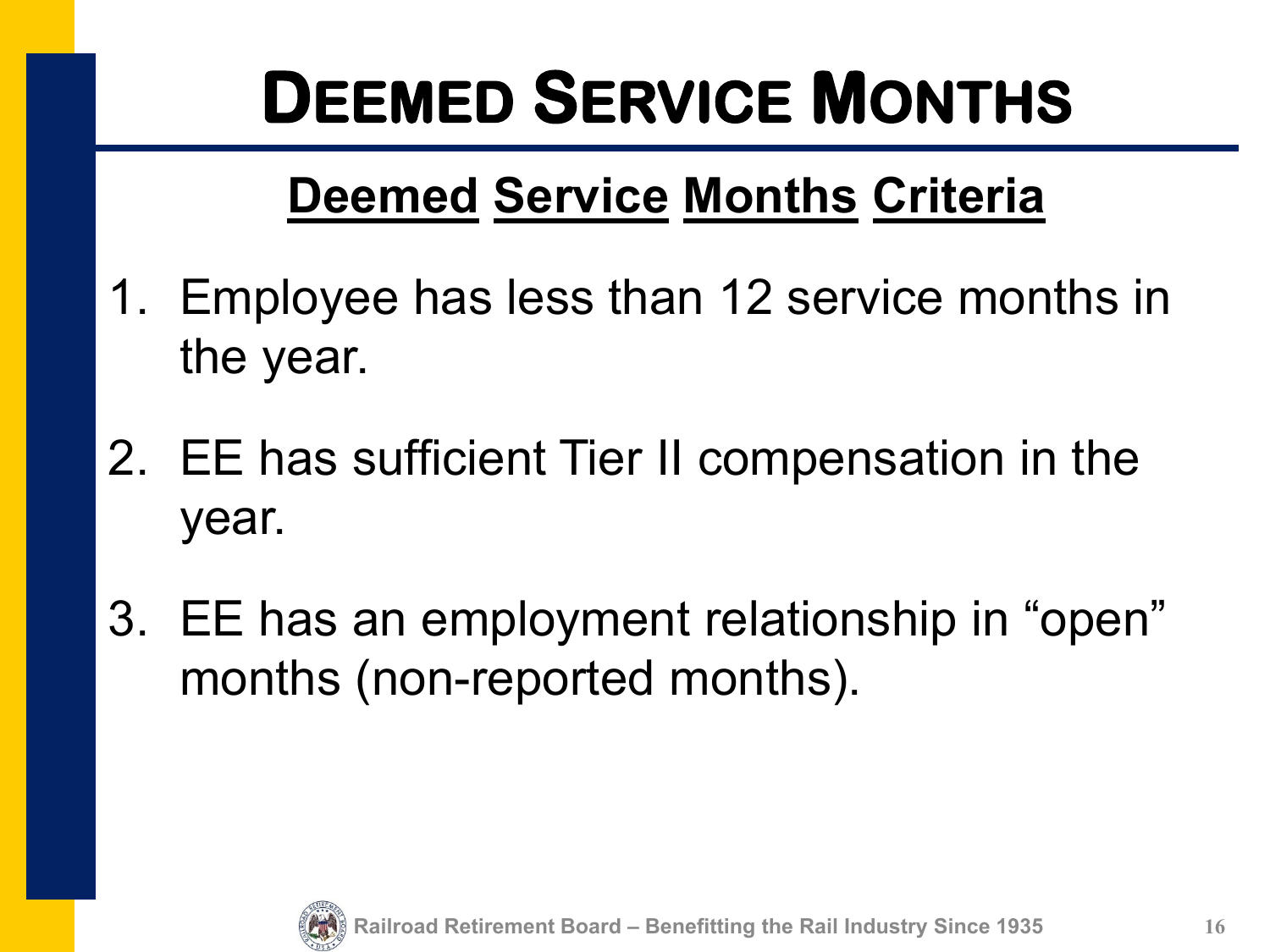## **Deemed Service Months**

This example is for an employee who worked for 22 years He worked all twelve months initially but in the last seven years before his retirement, he began seasonal work. This seasonal work began in 2011 and ended in 2017. He had no work from late December to March from 2011 – 2017.

| Year | Reported<br>Tier II<br>Compensation | Reported<br>Months | Deemed<br><b>Months</b> | <b>AMC</b> | Total<br><b>Months</b> | <b>YOS</b> | Tier II<br>Benefit |
|------|-------------------------------------|--------------------|-------------------------|------------|------------------------|------------|--------------------|
| 2017 | \$94,500.00                         | 10                 | $\overline{2}$          |            |                        |            |                    |
| 2016 | \$88,200.00                         | 10                 | $\overline{2}$          |            |                        |            |                    |
| 2015 | \$88,200.00                         | 10                 | $\overline{2}$          |            |                        |            |                    |
| 2014 | \$87,000.00                         | 10                 | $\overline{2}$          |            |                        |            |                    |
| 2013 | \$84,300.00                         | 10                 | $\overline{2}$          | 7370       | 262                    | 21.8333    | \$1,126.38         |
| 2012 | \$81,900.00                         | 10                 | $\overline{2}$          | 7280       | 250                    | 20.8333    | \$1,061.67         |
| 2011 | \$79,200.00                         | 10                 | $\overline{0}$          |            |                        |            |                    |

**If no deeming applies**, AMC = 7280 (based on \$436,750 / 60). **If deeming months applied**, AMC = 7370 (based on \$442,200 / 60).



**Railroad Retirement Board – Benefitting the Rail Industry Since 1935**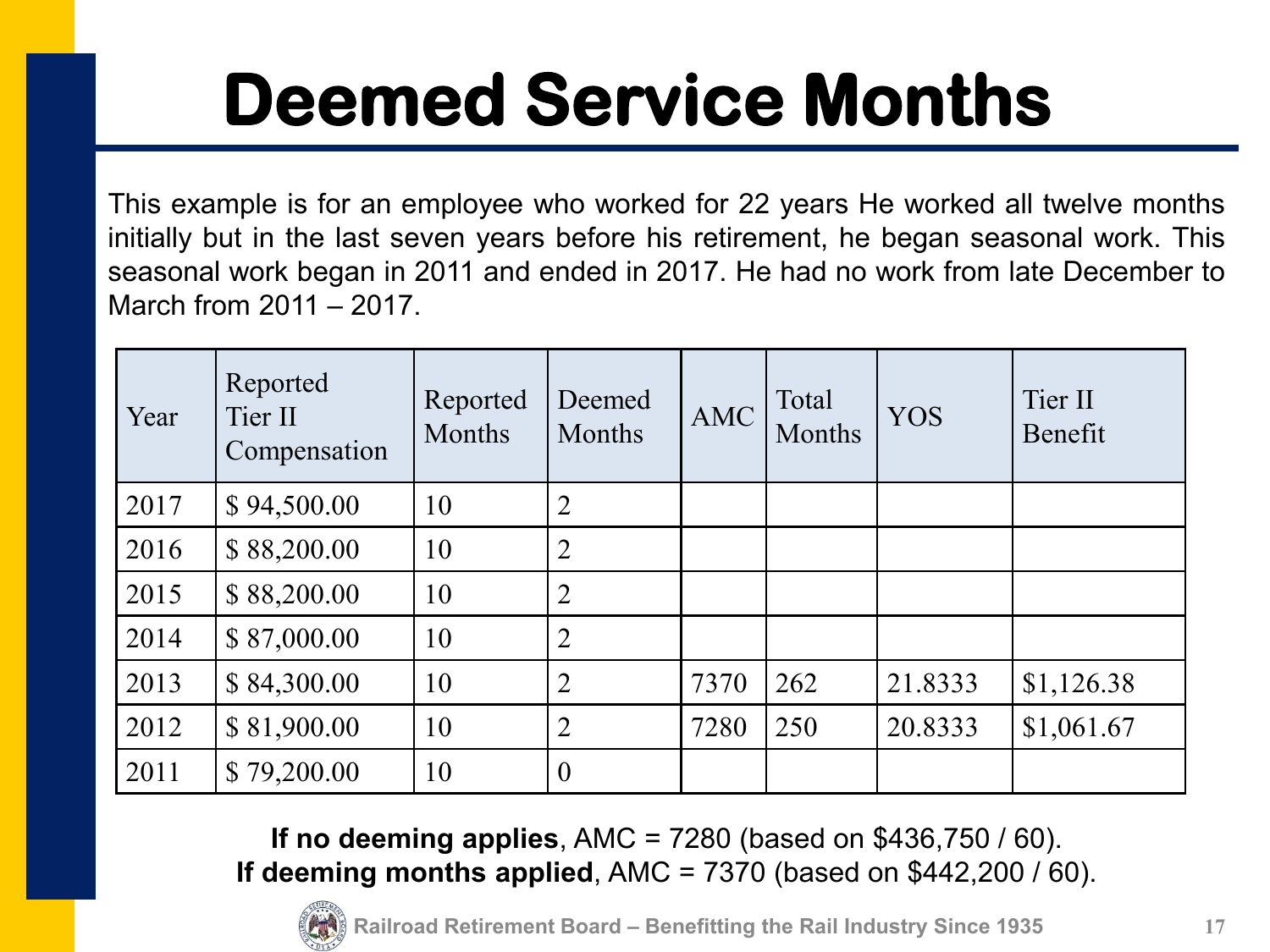### **CREDITABLE COMPENSATION**

Regular/Reported Compensation:

- Any payments made for services rendered through the regular payroll system. (i.e., wages, salaries, commissions)
- Non-monetary earnings paid as a commodity, service or privilege. **(Must have an agreed upon value)**

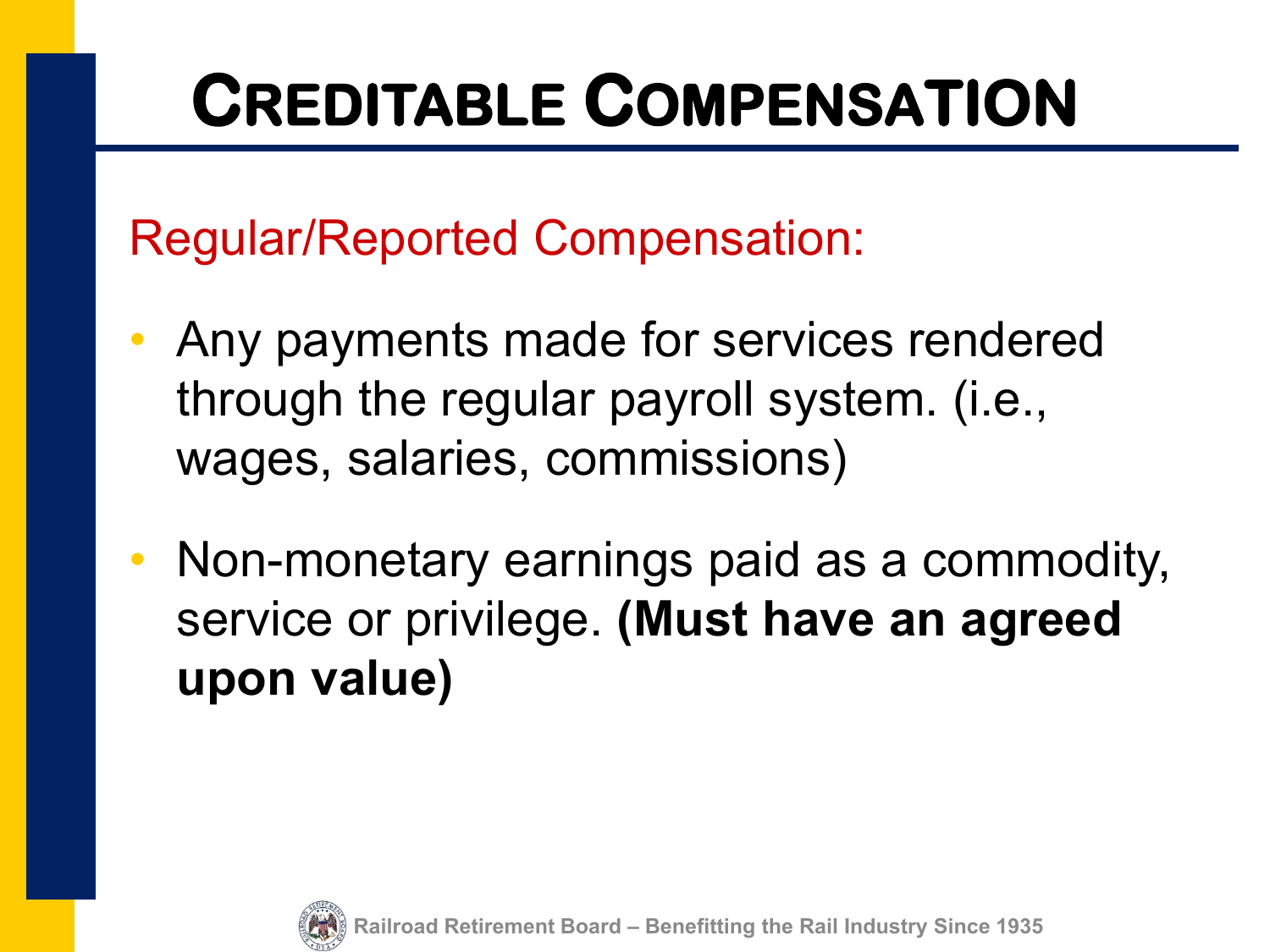### **CREDITABLE COMPENSATION**

- Creditable compensation is:
	- **compensation paid for services rendered as an employee and pay for time lost.**
	- **creditable as Tier 1, Tier 2 and RUIA compensation (Sick Pay is only creditable as Tier 1)**
	- **reported to the RRB on Form BA-3. Should be submitted by the last day of February every year.**

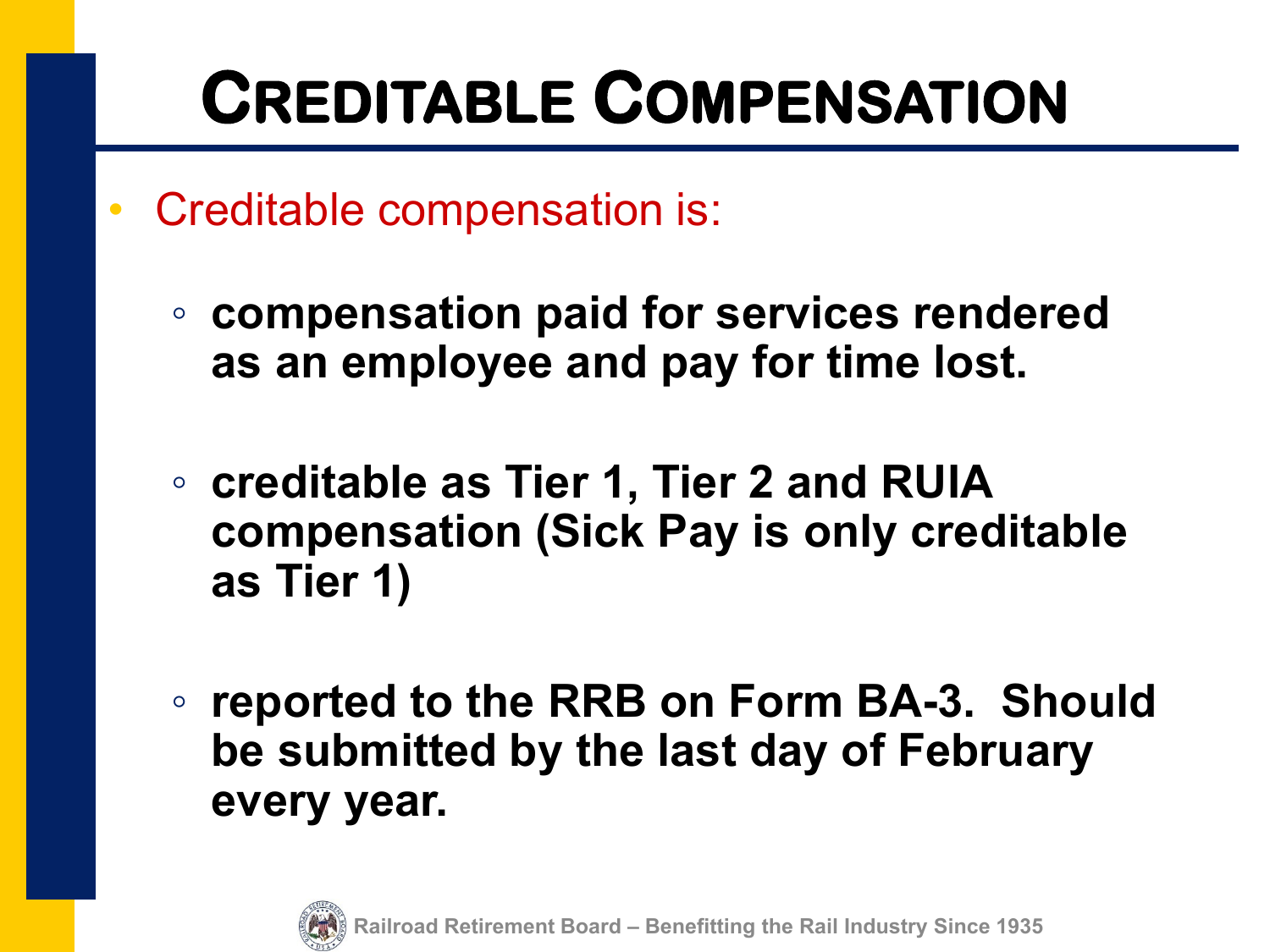### **CREDITABLE COMPENSATION**

#### **2021 Annual Compensation Maximums**

- **Creditable as Tier I up to the Maximum 2021 Annual Maximum = \$142,800**
- **Creditable as Tier II up to the Max 2021 Annual Max = \$106,200**
- **Creditable as Railroad Unemployment Insurance Compensation (RUIA I) 2021 Monthly Max = \$1,710**
- **Creditable as Railroad Unemployment Insurance Maximum Compensation (RUIA II) 2021 Monthly Max = \$2,209**

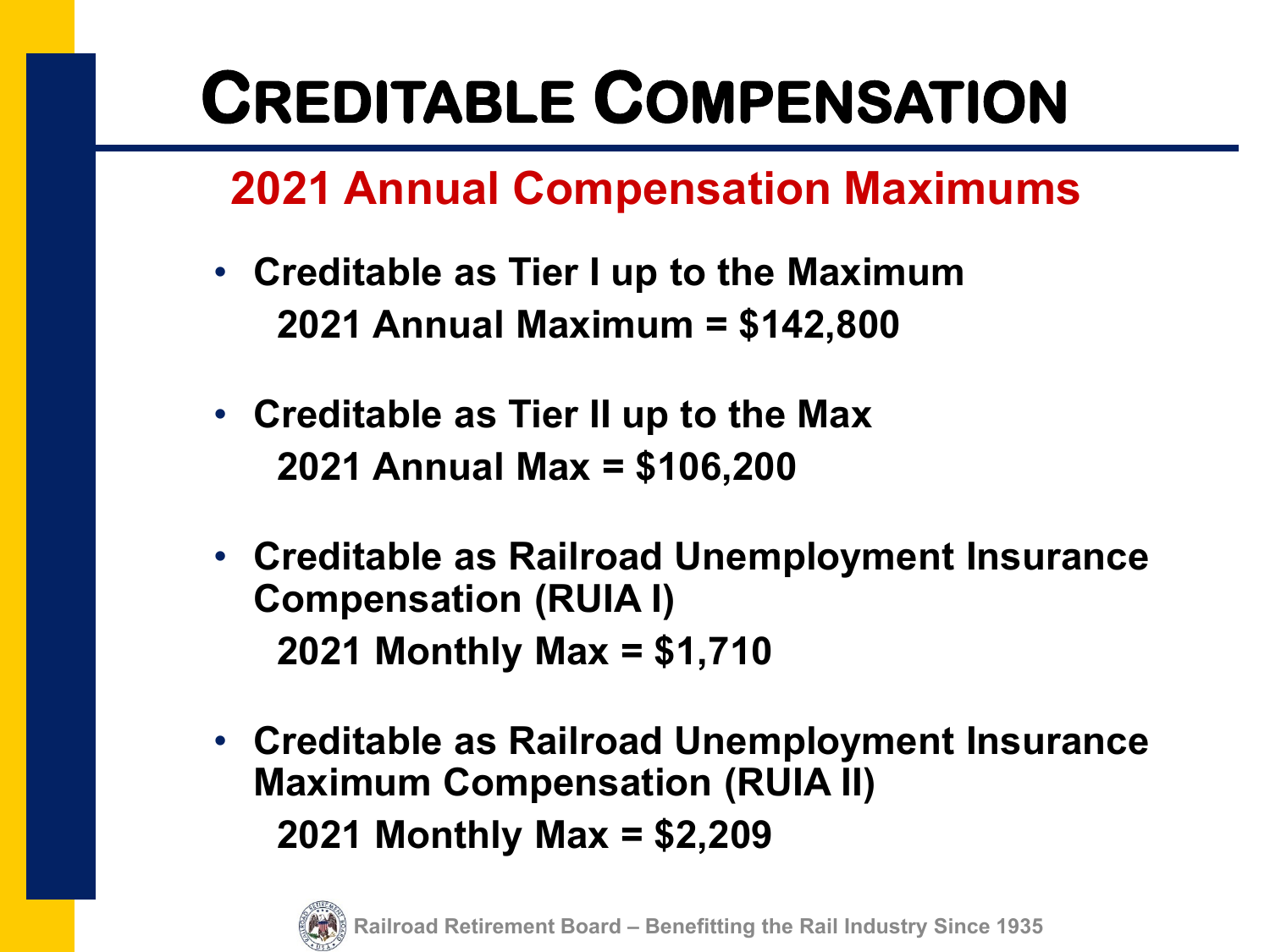### **WHAT IS INCLUDED AS CREDITABLE AND TAXABLE COMPENSATION**

- **Wages, salaries, advances on salaries**
- **commissions, tips, bonuses**
- **stand by pay, back pay**
- **vacation pay, holiday pay**
- **pay for time lost**
- **separation/severance pay**
- **retention or incentive pay**
- **productivity payments**
- **profit sharing**
- **purchase of employee benefits**
- **non-monetary earnings**





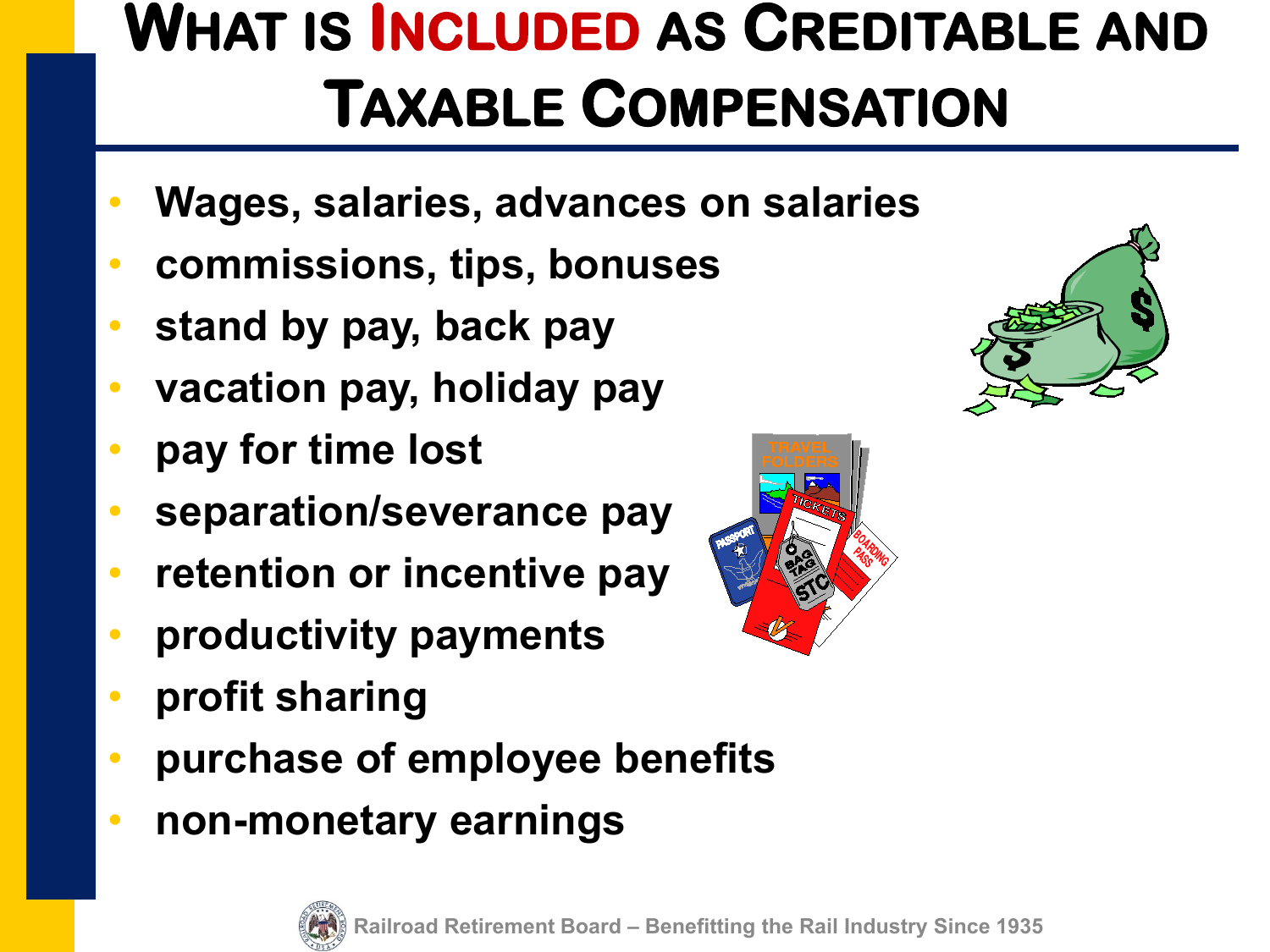### **WHAT IS EXCLUDED FROM CREDITABLE AND TAXABLE COMPENSATION**

- Excluded payments are those which are also excluded as income under the Internal Revenue Code such as:
	- **Cafeteria plans**
	- **contributions to qualified profit sharing plans**
- Reimbursements for qualified employment expenses such as training, room and board while traveling on business, and use of car on business.
- Payments to persons other than employees.

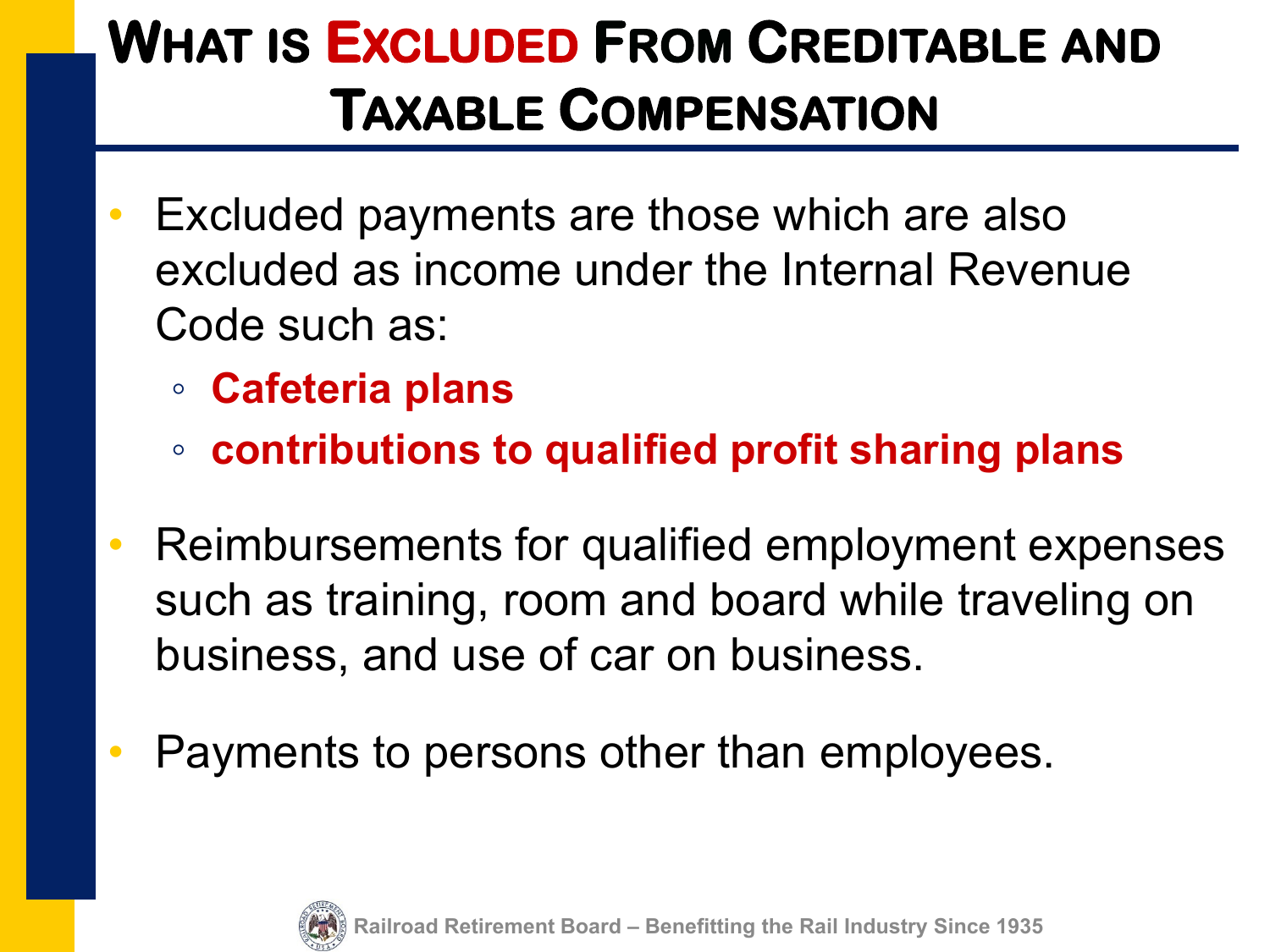### **CREDITABLE SICK PAY COMPENSATION**

#### • **Sick pay is:**

- **compensation paid under an RRB approved plan or agreement;**
- **available on the same basis to employees generally or in a like class or craft; and**
- **payable for days not worked on account of injury, illness, sickness, disease, pregnancy, or childbirth.**

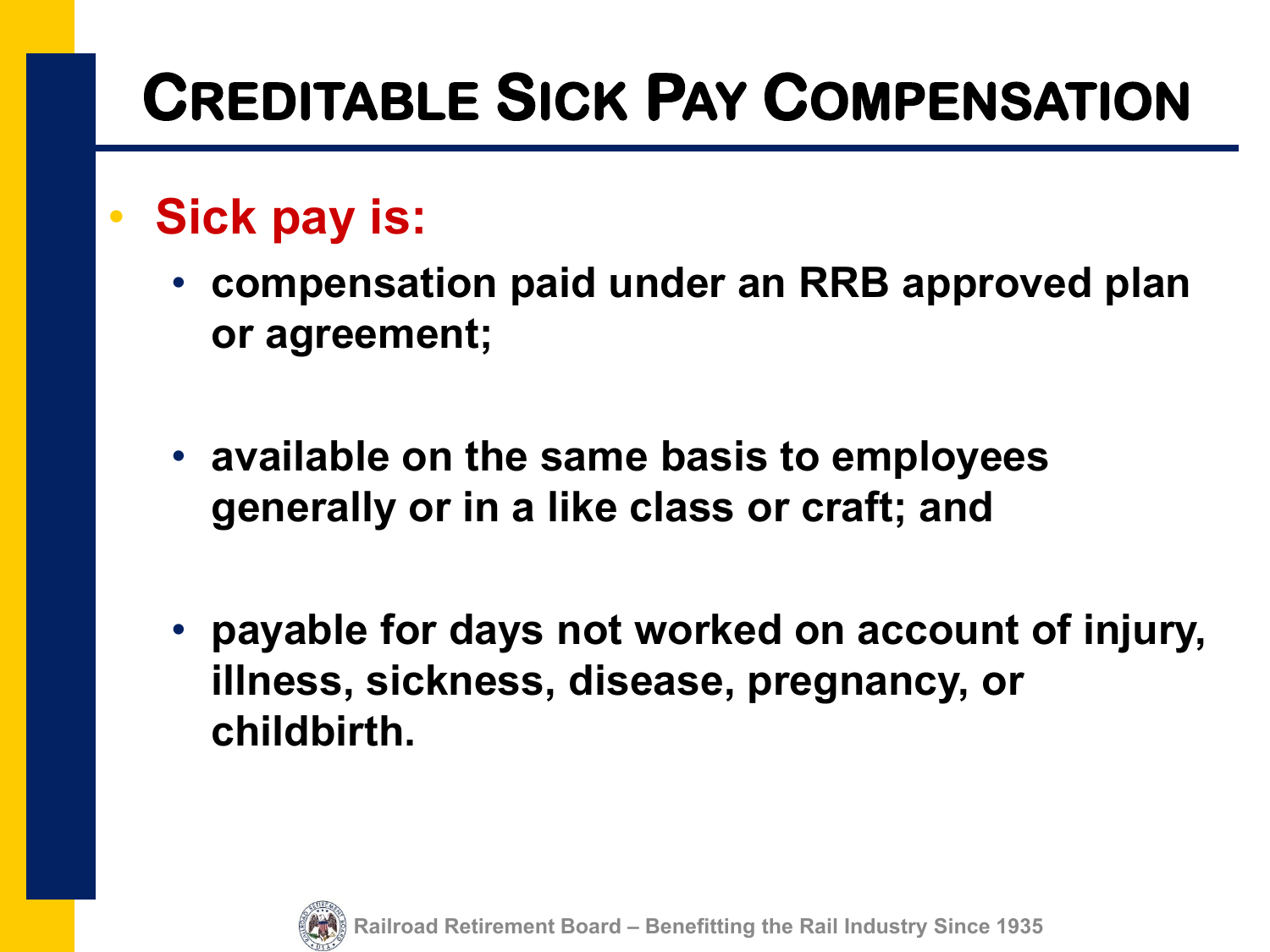# **SICK PAY (CONT'D)**

- **Is creditable & taxable as Tier I only;**
- **Is not creditable or taxable as Tier II compensation;**
- **Is not creditable or taxable as RUIA compensation; and**
- **Is reportedly separately on employer's annual report (BA-3)**
- *Sick pay does not yield service months.*

• *Combined Regular earnings and Sick Pay should not exceed the Tier I Max.*

**Railroad Retirement Board – Benefitting the Rail Industry Since 1935**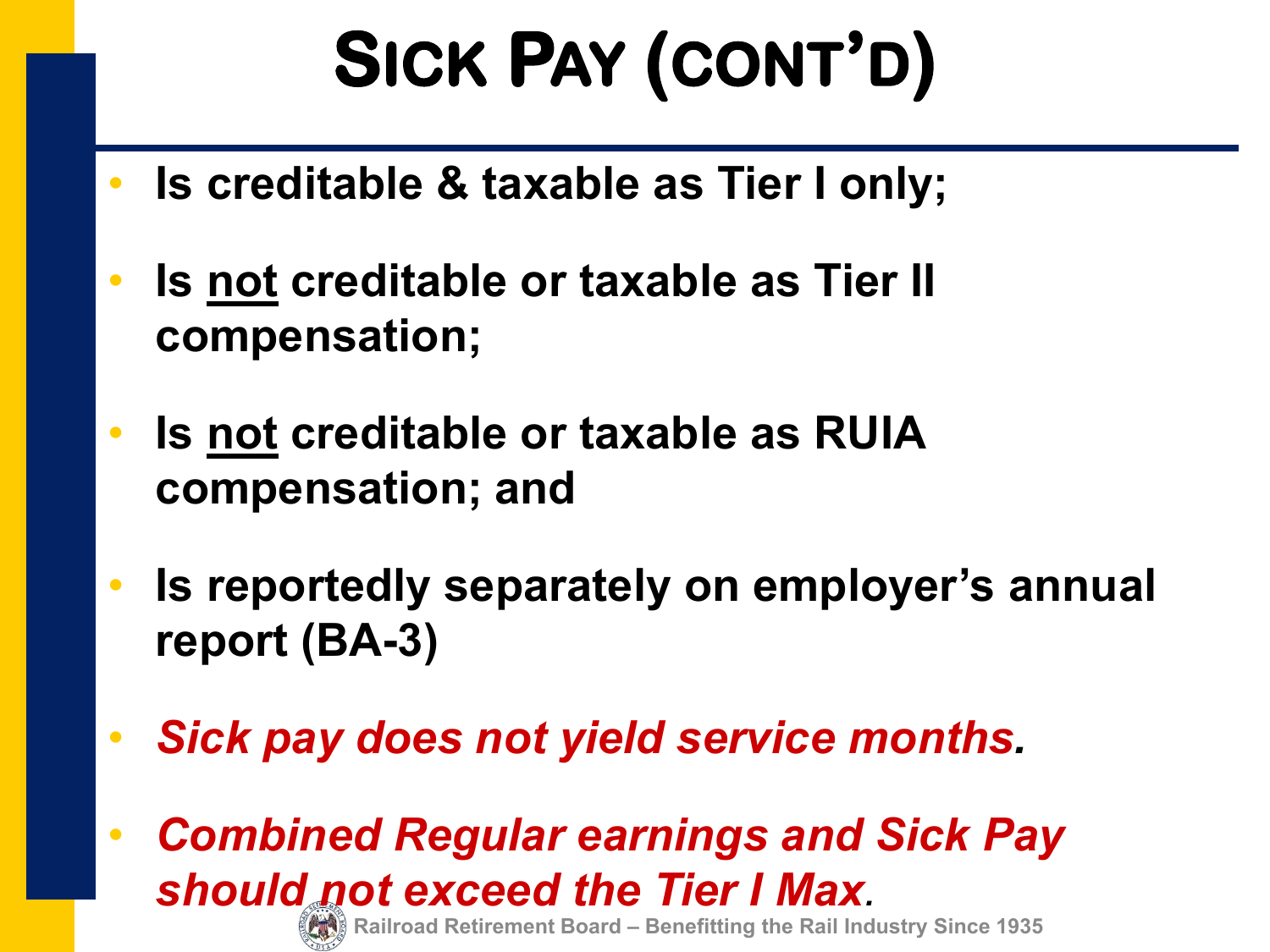

- **paid by the RRB under the RUIA and based on an on-the-job-injury;**
- **paid subsequent to the sixth month following the month the employee last worked;**
- **paid after the tier 1 compensation maximum is reached;**
- **paid in the year after an employee dies.**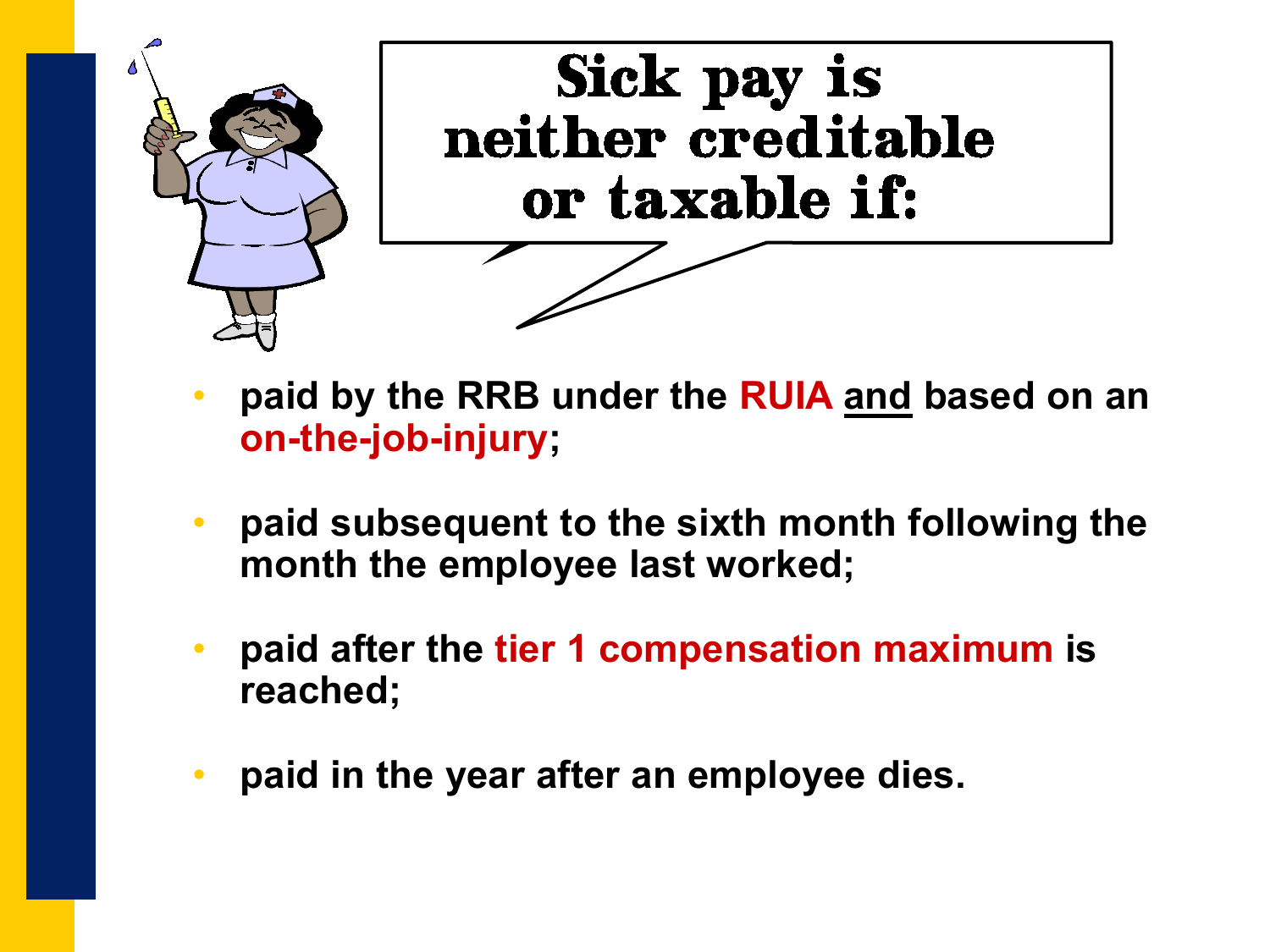# **VACATION PAY**

- **Vacation Taken** –Vacation days were used by employee. Service and compensation are creditable for the vacation period.
- **Vacation Pay in Lieu of Vacation Taken -** Vacation days were not used by employee, but the accrued vacation due was instead paid as a lump sum payment. Compensation is creditable, but no service months are creditable.

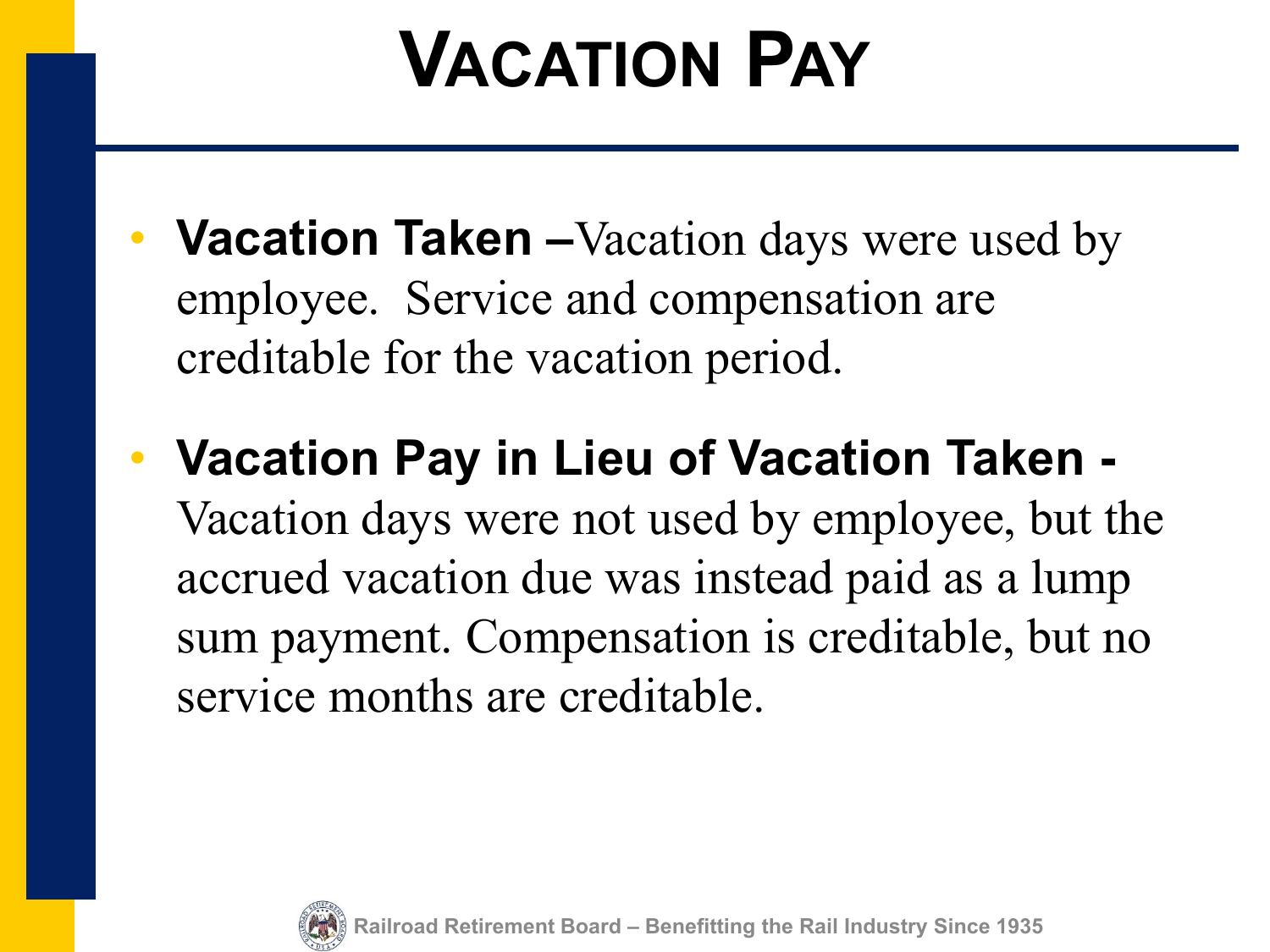# **SEPARATION/SEVERANCE PAY**

- Separation and Dismissal Allowances are payments that result from the abolition of an employee's job.
- **Separation Allowance:** Compensation paid to an employee who agrees to relinquish job rights to obtain a payment.
- **Dismissal Allowance:** Monthly compensation payments made to an employee who retains employee rights throughout payment period.

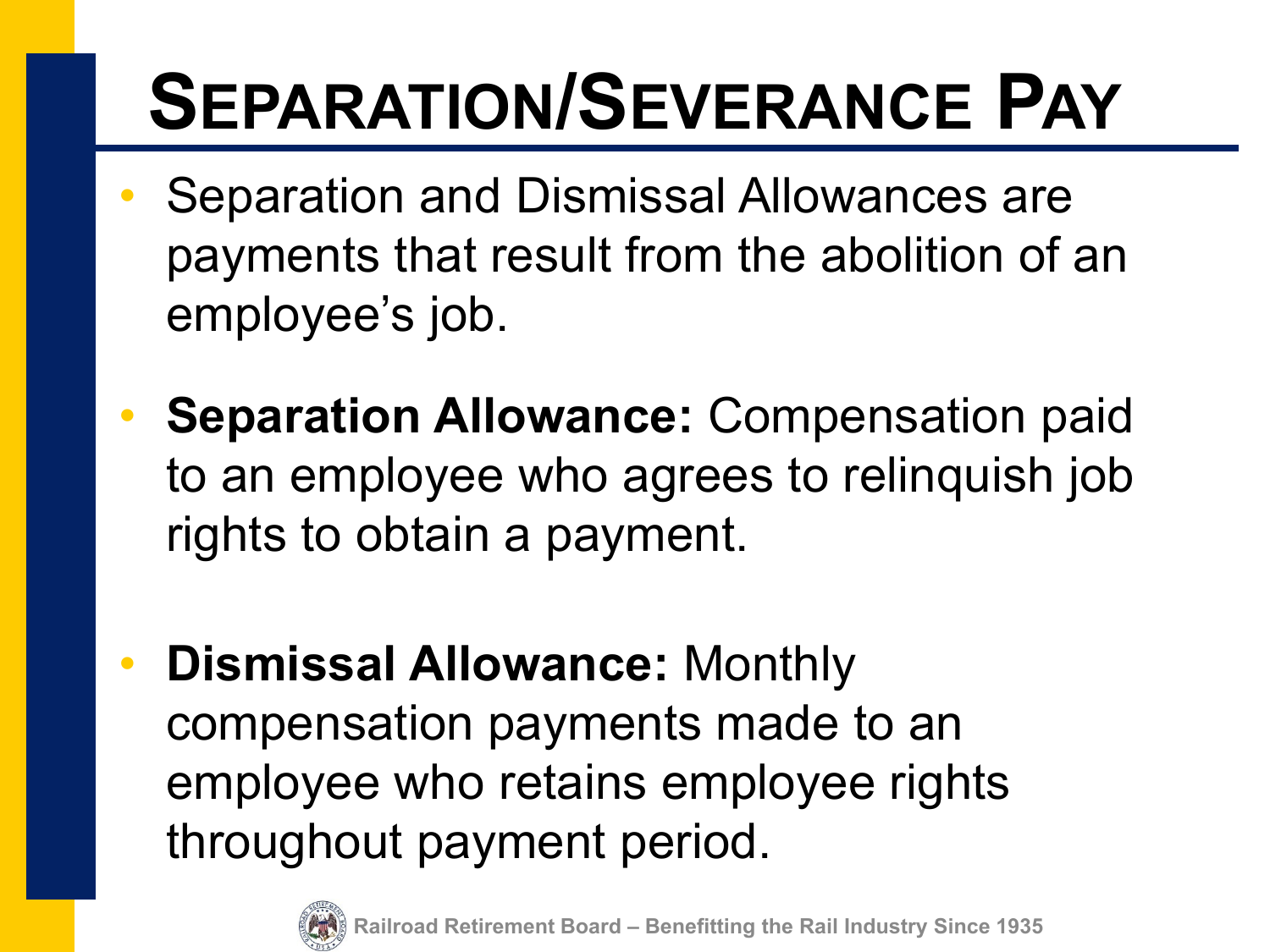### **SEPARATION/SEVERANCE PAY**

#### **Separation Allowance**

- Creditable only as Tier I compensation after relinquishment of rights date.
- Not creditable for service month(s) or Tier II compensation after the employment relinquishment date.

#### • **Dismissal Allowance**

- Compensation creditable as Tier I, Tier II, and RUIA.
- EE receives service month credit as a result of the monthly payments.

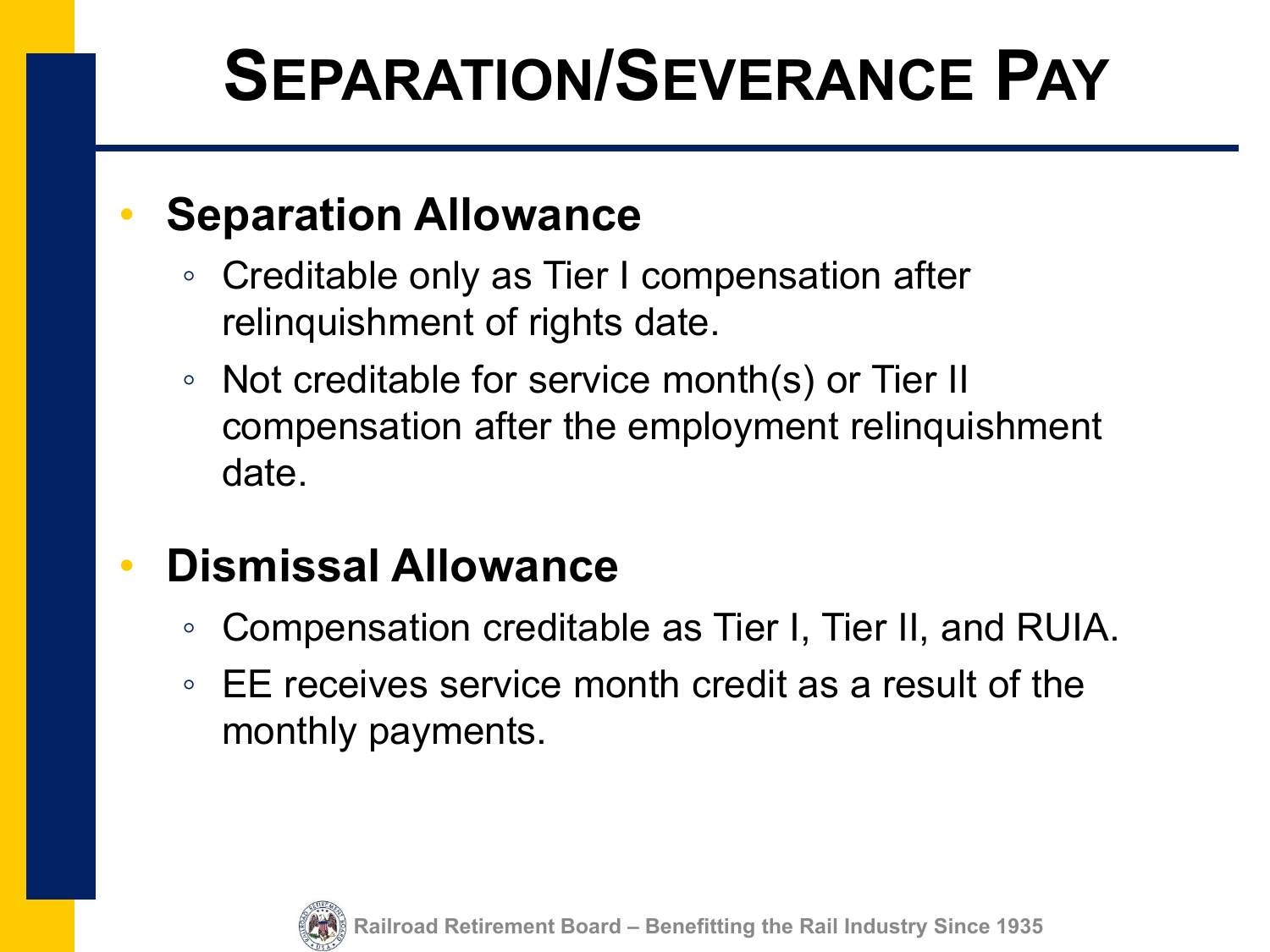# **PAY FOR TIME LOST**

**Compensation for wages lost for an identifiable period of absence from active service.**

**Pay for Time lost includes:**

- **personal injury awards/settlements**
	- **reinstatement awards/settlements**
	- **dismissal allowances**
		- **guaranteed wage payments**
		- **displacement allowances**

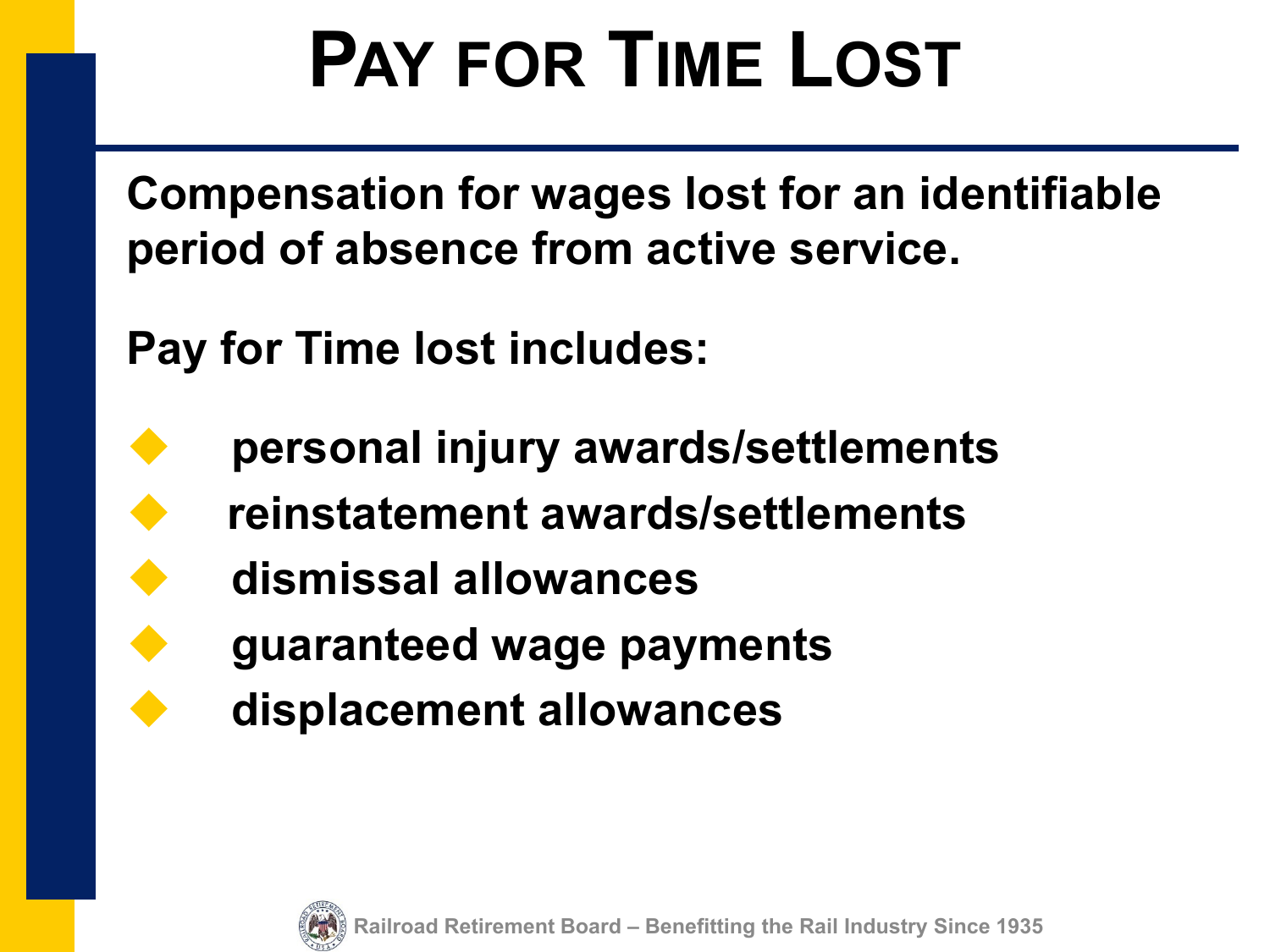#### **PAY FOR TIME LOST GENERAL PRINCIPLES**

- **1. Payment Must be Made with Respect to an Identifiable Period of Time.**
- **2. Employment Relationship must exist in the Identifiable Period of Time.**
- **3. Service Month Allocation must relate to the Actual Period of Absence for which payment is made.**
- **4. Payment is based upon the employee's daily pay rate in effect on the date of injury or last employment.**
- **5. Payment must be a minimum of 10 Times the Employee's Daily Pay Rate multiplied by the number of months to be credited.**

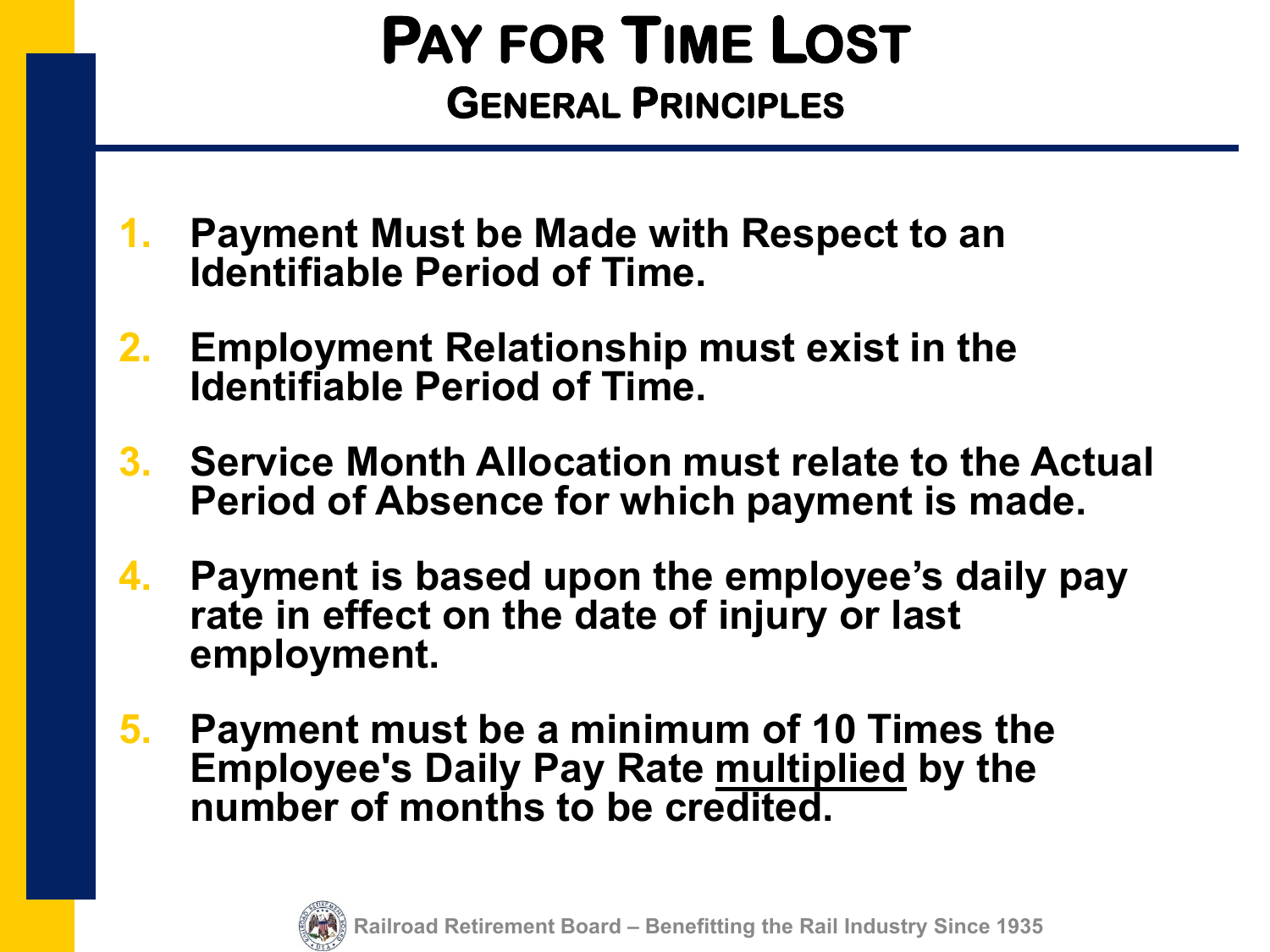### **PAY FOR TIME LOST**

- **6. Do not allocate the payment to months which were already reported as a service months.**
- **7. Do not consider Deemed Service Months in the Allocation Period.**
	- **Contact the RRB for "open" service months.**
	- **Military Service may, under certain circumstances, be counted as Railroad Service under the RRA. Contact a RRB field office for creditability of Military Service.**

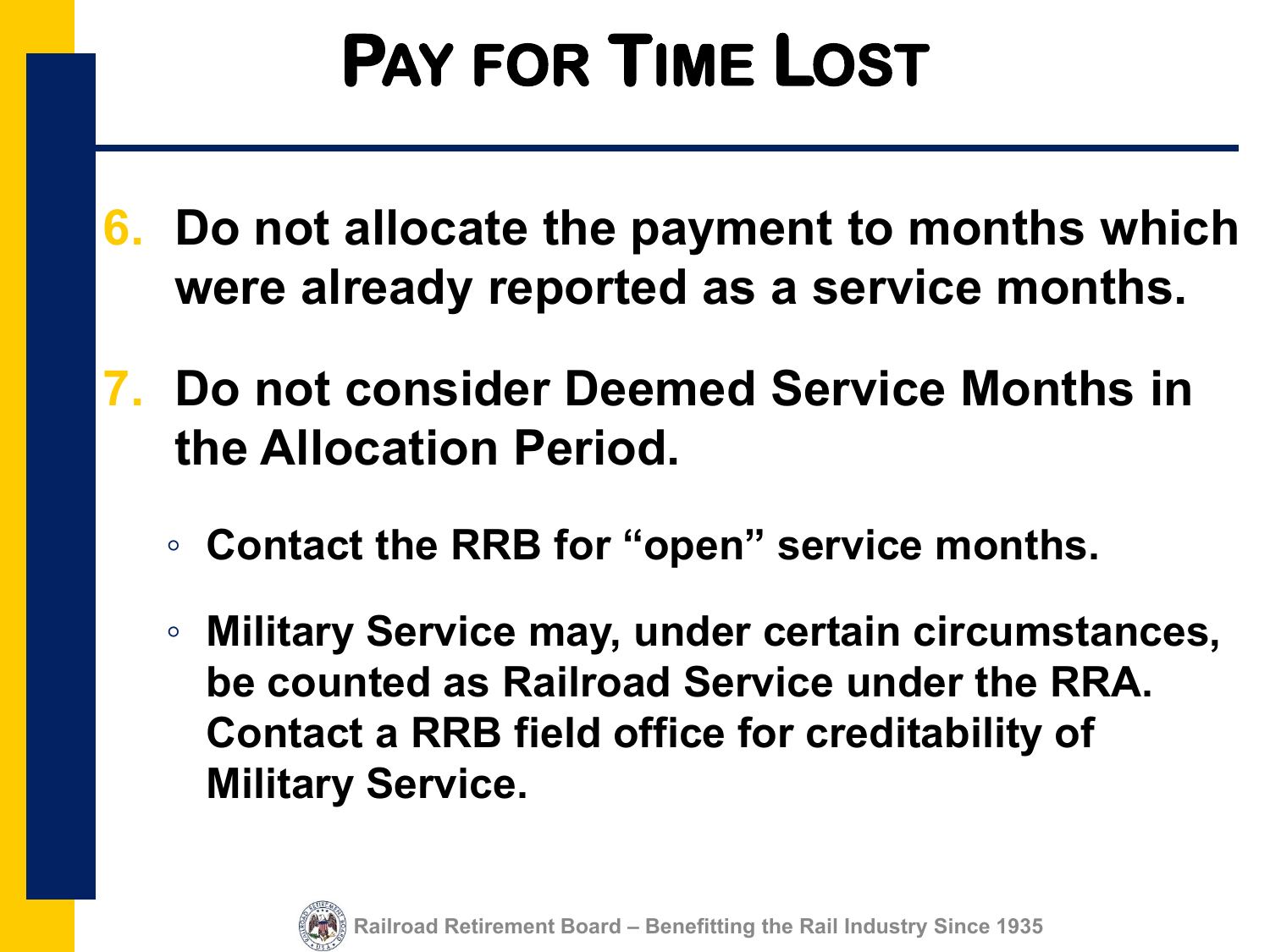# **TAXABLE COMPENSATION**

- Taxable compensation is essentially the same as creditable compensation. However, taxable Tier 1 & Tier 2 compensation are reported to the IRS on the CT-1 and RUIA I compensation to the RRB on the DC1 to substantiate your tax deposits which fund benefits under the RRA and RUIA.
- With the exception of sick pay, compensation is subject to both Tier 1 and Tier II tax up to an annual maximum, and RUIA contribution up to a monthly maximum. Sick pay is only creditable as Tier 1 compensation and the Tier 1 tax.

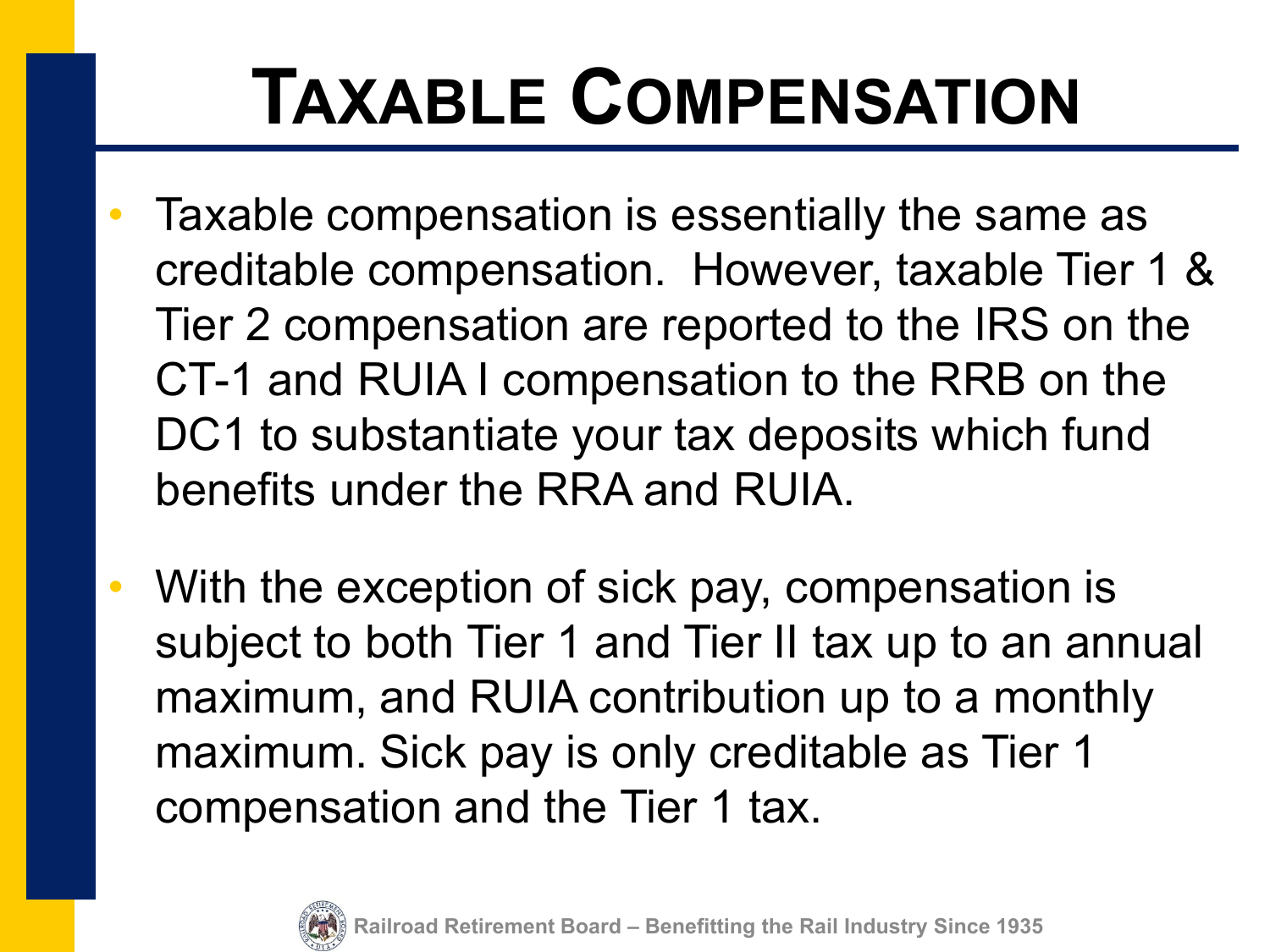# **Taxable Compensation**

- **Tier I annual maximum**  $\Box$  2021 = \$142,800
- **Tier II annual maximum**  $\Box$  2021 = 106,200
- **Medicare has no maximum**
- **Tier I Tax** 
	- $\Box$  2021 = 6.2% Employee
	- $\Box$  2021 = 6.2% Employer
- **Tier II Tax**  $\Box$  2021 = 4.9% - Employee
	- $\Box$  2021 = 13.1% Employer
- **Medicare Tax**   $\Box$  2021 = 1.45% - Employee
	- $\Box$  2021 = 1.45% Employer

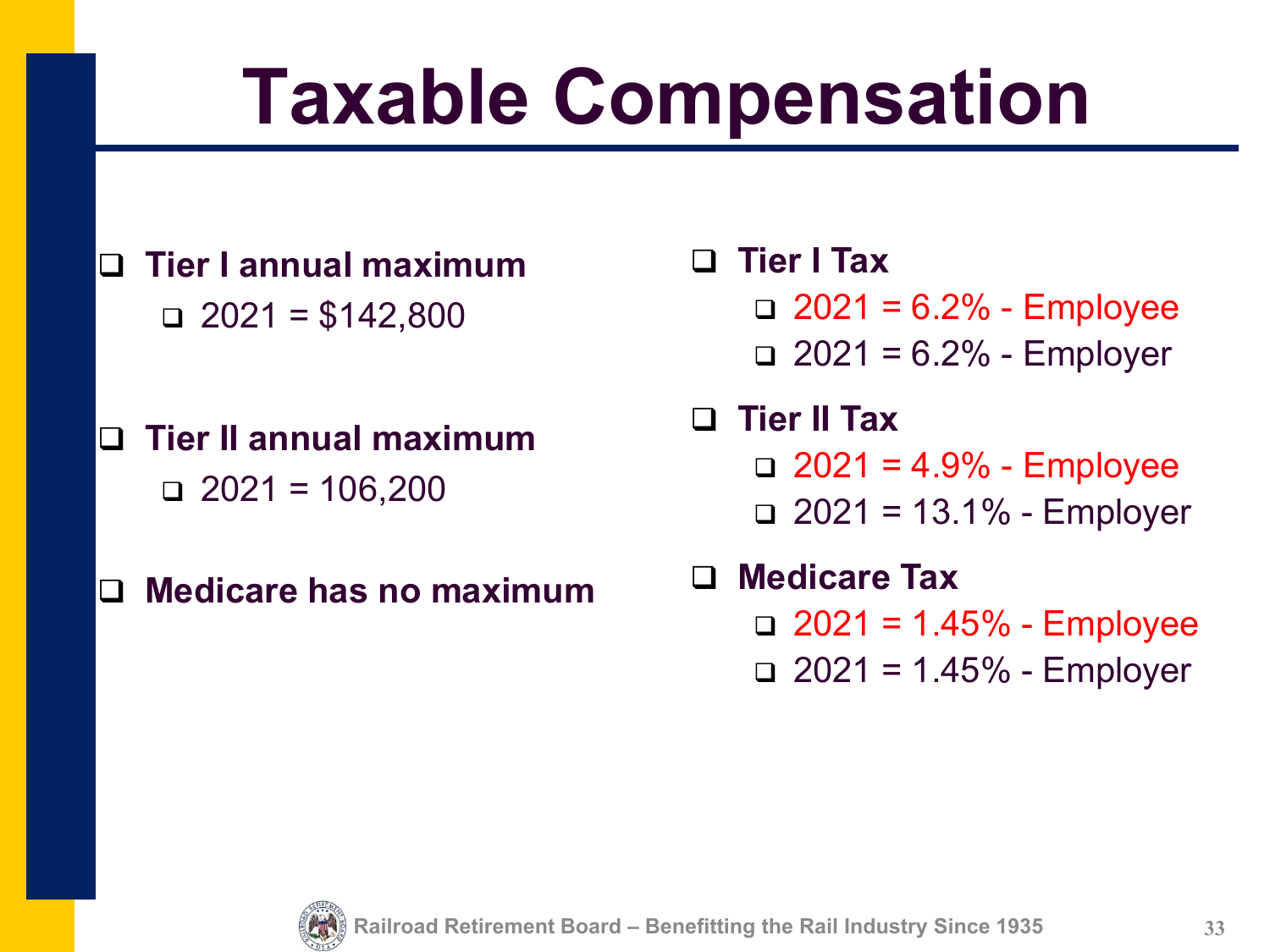### **Conclusiveness of Service and Compensation**

 $\Box$  The RRB's compensation records are considered conclusive unless the error is called to the attention of the Board within four years after the date on which the compensation was required to be reported to the Board.

 $\Box$  The four year period begins with the last day the applicable annual report was due to be filed.

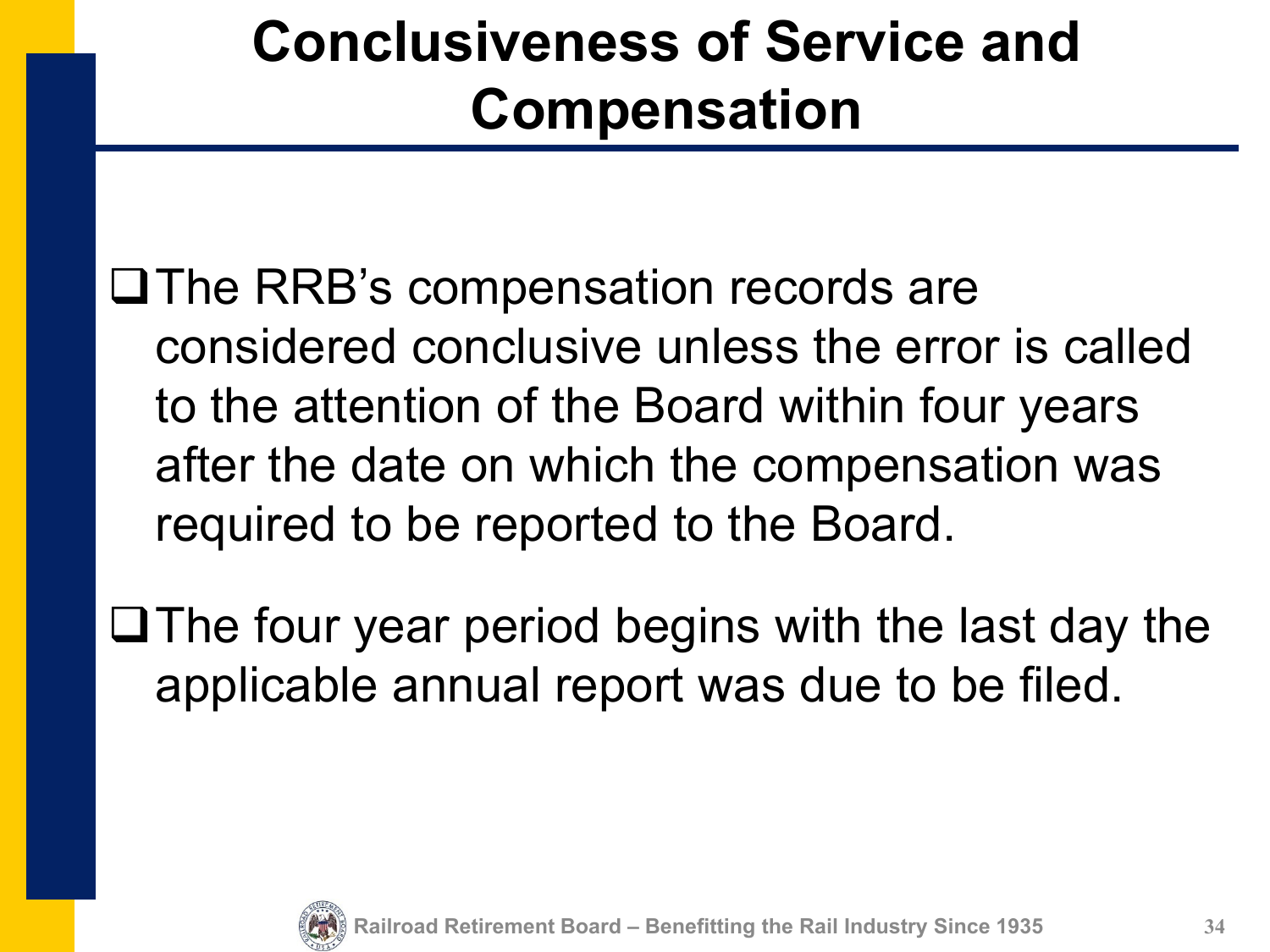### **Conclusiveness of Service and Compensation**

- Exceptions for Reconsideration
- Fraud
- Erroneously reported
- RRB Board Order

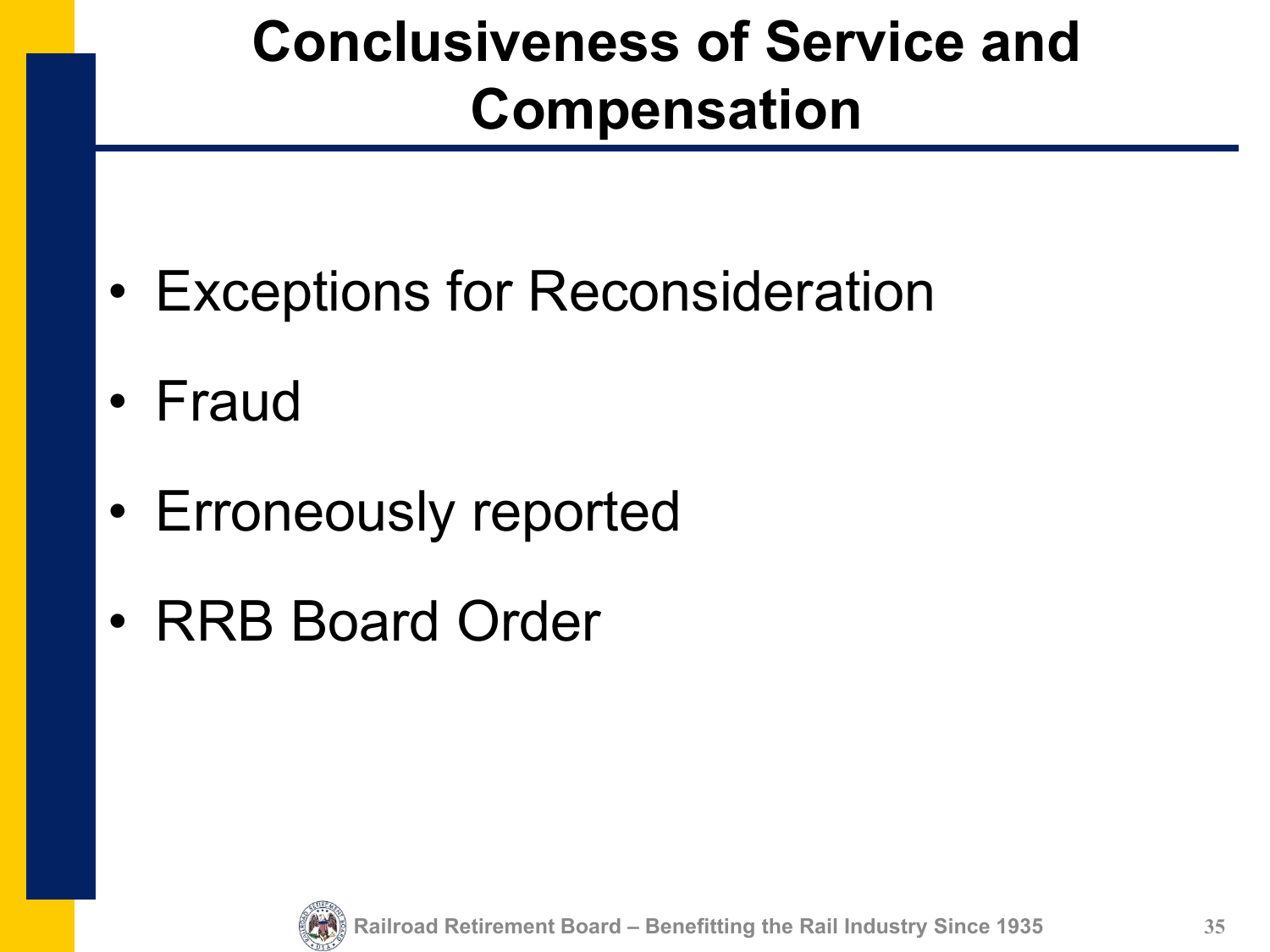# **Helpful Websites**

- **WWW.RRB.GOV** Organization news, benefit program, tax rate information, earnings bases & Employer Reporting Instructions.
- **WWW.IRS.GOV** Forms, publications, and policy information.
- **WWW.SSA.GOV** Guide to filing Forms W-2 and verifying employee social security numbers.
- **WWW.EFTPS.COM** the Electronic Federal Tax Payment System is provided by the US Treasury to pay federal taxes.
- **WWW.PAY.GOV** Secure electronic payments to federal agencies (i.e. RUIA contributions (DC-1) to RRB)